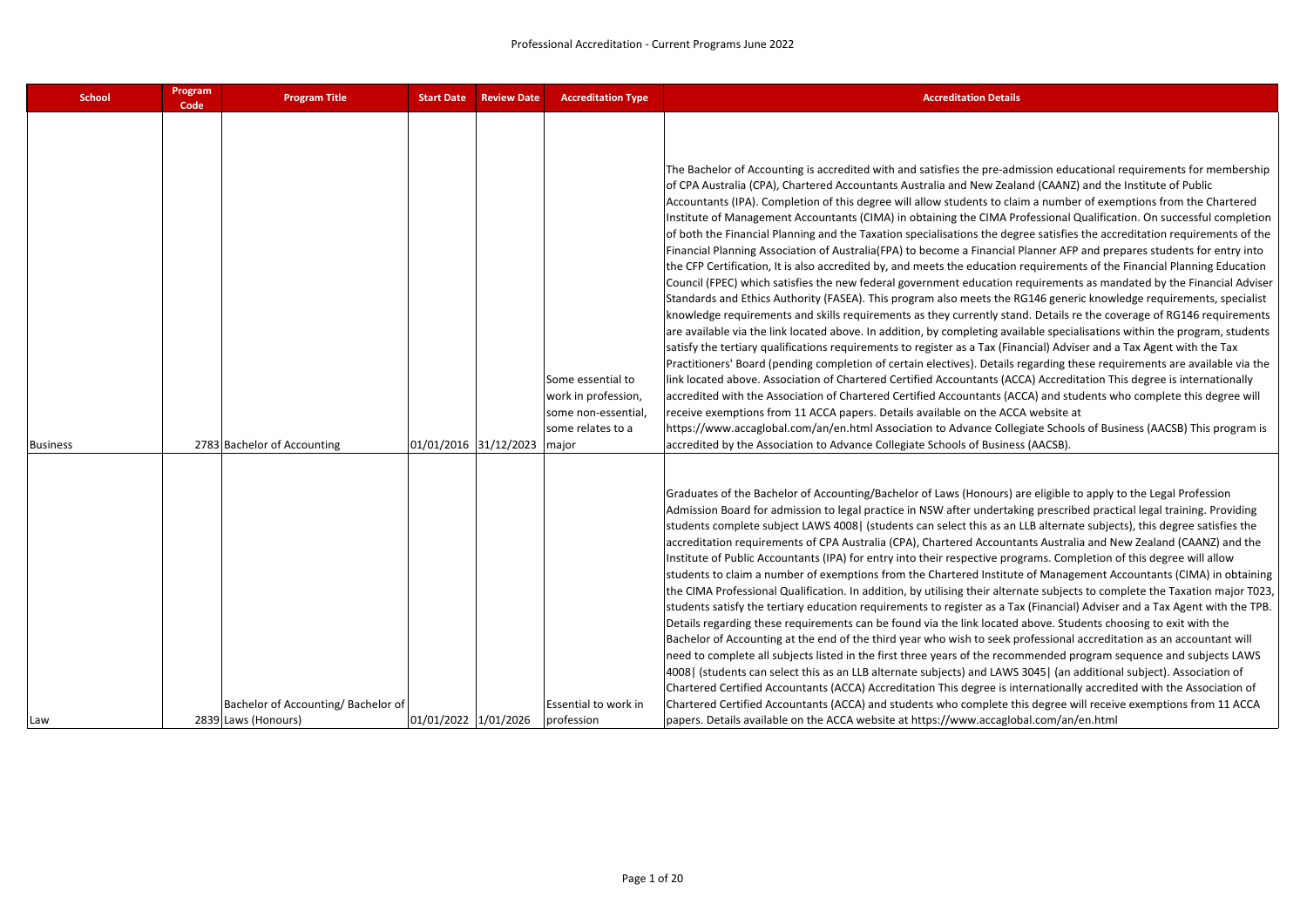| <b>School</b>                     | Program<br>Code | <b>Program Title</b>                                         | <b>Start Date</b>     | <b>Review Date</b> | <b>Accreditation Type</b>                                   | <b>Accreditation Details</b>                                                                                                                                                                                                                                                                                                                                                                                                                                                                                                                                                                                                                                                                                                                                                                                                                                                                                                                                                                                                                                                                                                                                                                                                                                                                                                                                                                                                                                                                                                                                                                                                                                                                                                                                                                                                                                         |
|-----------------------------------|-----------------|--------------------------------------------------------------|-----------------------|--------------------|-------------------------------------------------------------|----------------------------------------------------------------------------------------------------------------------------------------------------------------------------------------------------------------------------------------------------------------------------------------------------------------------------------------------------------------------------------------------------------------------------------------------------------------------------------------------------------------------------------------------------------------------------------------------------------------------------------------------------------------------------------------------------------------------------------------------------------------------------------------------------------------------------------------------------------------------------------------------------------------------------------------------------------------------------------------------------------------------------------------------------------------------------------------------------------------------------------------------------------------------------------------------------------------------------------------------------------------------------------------------------------------------------------------------------------------------------------------------------------------------------------------------------------------------------------------------------------------------------------------------------------------------------------------------------------------------------------------------------------------------------------------------------------------------------------------------------------------------------------------------------------------------------------------------------------------------|
|                                   |                 |                                                              |                       |                    | Some Essential to                                           | Graduates of the Bachelor of Accounting/Bachelor of Laws are eligible to apply to the Legal Profession Admission Board<br>for admission to legal practice in NSW after undertaking prescribed practical legal training. Providing students complete<br>subject LAWS 4008   (students can select this as an LLB alternate subject), this degree satisfies the accreditation<br>requirements of CPA Australia (CPA), Chartered Accountants Australia and New Zealand (CAANZ) and the Institute of<br>Public Accountants (IPA) for entry into their respective programs. Completion of this degree will allow students to claim a<br>number of exemptions from the Chartered Institute of Management Accountants (CIMA) in obtaining the CIMA<br>Professional Qualification. In addition, by utilising their alternate subjects to complete the Taxation major T023, students<br>satisfy the tertiary education requirements to register as a Tax (Financial) Adviser and a Tax Agent with the TPB. Details<br>regarding these requirements can be found via the link located above. Students choosing to exit with the Bachelor of<br>Accounting at the end of the third year who wish to seek professional accreditation as an accountant will need to<br>complete all subjects listed in the first three years of the recommended program sequence and subjects LAWS 4008<br>(students can select this as an LLB alternate subject) and LAWS 3045   (an additional subject ). Association of Chartered<br>Certified Accountants (ACCA) Accreditation This degree is internationally accredited with the Association of Chartered<br>Certified Accountants (ACCA) and students who complete this degree will receive exemptions from 11 ACCA papers.<br>Details available on the ACCA website https://www.accaglobal.com/an/en.html Association to Advance Collegiate |
|                                   |                 | Bachelor of Accounting/Bachelor of                           |                       |                    | work in profession,                                         | Schools of Business (AACSB) The business component of this program is accredited by the Association to Advance                                                                                                                                                                                                                                                                                                                                                                                                                                                                                                                                                                                                                                                                                                                                                                                                                                                                                                                                                                                                                                                                                                                                                                                                                                                                                                                                                                                                                                                                                                                                                                                                                                                                                                                                                       |
| Law                               |                 | 2785 Laws                                                    | 01/01/2017 31/12/2023 |                    | some non-essential                                          | Collegiate Schools of Business (AACSB).                                                                                                                                                                                                                                                                                                                                                                                                                                                                                                                                                                                                                                                                                                                                                                                                                                                                                                                                                                                                                                                                                                                                                                                                                                                                                                                                                                                                                                                                                                                                                                                                                                                                                                                                                                                                                              |
| Science                           |                 | 3757 Bachelor of Advanced Science                            |                       |                    | 01/01/2020 31/05/2024 Non-essential                         | The Environmental Health major, when undertaken within the Bachelor of Advanced Science has Conditional Provisional<br>Accreditation with Environmental Health Australia.                                                                                                                                                                                                                                                                                                                                                                                                                                                                                                                                                                                                                                                                                                                                                                                                                                                                                                                                                                                                                                                                                                                                                                                                                                                                                                                                                                                                                                                                                                                                                                                                                                                                                            |
| Humanities & Comm Arts            |                 | 1706 Bachelor of Arts                                        |                       |                    | 01/01/2013 31/12/2026 Relates to a Major                    | The Bachelor of Arts MT1000 Psychology (Testamur Major) is accredited by the Australian Psychology Accreditation<br>Council (APAC). A Psychological Studies major/minor does not meet APAC requirements for an accredited sequence in<br>Psychology.                                                                                                                                                                                                                                                                                                                                                                                                                                                                                                                                                                                                                                                                                                                                                                                                                                                                                                                                                                                                                                                                                                                                                                                                                                                                                                                                                                                                                                                                                                                                                                                                                 |
| <b>Humanities &amp; Comm Arts</b> |                 | 1655 Bachelor of Arts (Dean's Scholars)                      |                       |                    | 01/01/2017 31/12/2026 Relates to a Major                    | The Bachelor of Arts with a Testamur Major in Psychology (MT1000) is accredited by the Australian Psychology<br>Accreditation Council (APAC). A Psychological Studies major/sub-major does not meet APAC requirements for an<br>accredited sequence in Psychology.                                                                                                                                                                                                                                                                                                                                                                                                                                                                                                                                                                                                                                                                                                                                                                                                                                                                                                                                                                                                                                                                                                                                                                                                                                                                                                                                                                                                                                                                                                                                                                                                   |
| Humanities & Comm Arts            |                 | Bachelor of Arts (Interpreting and<br>1519 Translation)      |                       |                    | 01/07/2015 31/12/2023 Non-essential                         | This program is an Endorsed Qualification for the National Accreditation Authority for Translators and Interpreters<br>(NAATI) at the Certified Interpreter and Translator level (formerly Level 3). Students who wish to sit for NAATI<br>Certification must pass the subject LANG 3067  . Students who are unable to pass this subject will be able to graduate<br>with the Bachelor of Arts (Interpreting and Translation Studies) as an alternative exit, provided they pass an alternative<br>subject of 10 credit points.                                                                                                                                                                                                                                                                                                                                                                                                                                                                                                                                                                                                                                                                                                                                                                                                                                                                                                                                                                                                                                                                                                                                                                                                                                                                                                                                      |
|                                   |                 | Bachelor of Arts (Interpreting and                           |                       |                    |                                                             | This program is an Endorsed Qualification for the National Accreditation Authority for Translators and Interpreters<br>(NAATI) at the Certified Interpreter and Translator level (formerly Level 3). Students who wish to sit for NAATI<br>Certification must pass the subject LANG 3067  . Students who are unable to pass this subject will be able to graduate<br>with the Bachelor of Arts (Interpreting and Translation Studies) as an alternative exit, provided they pass an alternative                                                                                                                                                                                                                                                                                                                                                                                                                                                                                                                                                                                                                                                                                                                                                                                                                                                                                                                                                                                                                                                                                                                                                                                                                                                                                                                                                                      |
| Humanities & Comm Arts            |                 | 1692 Translation) Dean's Scholars<br><b>Bachelor of Arts</b> |                       |                    | 01/07/2018 31/12/2023 Non-essential<br>Essential to work in | subject of 10 credit points.<br>Graduates from the Bachelor of Laws program are eligible to apply to the Legal Profession Admission Board for admission<br>to legal practice in NSW after undertaking prescribed practical legal training. The Testamur Major in Psychology offered<br>within the Bachelor of Arts is accredited by the Australian Psychology Accreditation Council (APAC) as an undergraduate                                                                                                                                                                                                                                                                                                                                                                                                                                                                                                                                                                                                                                                                                                                                                                                                                                                                                                                                                                                                                                                                                                                                                                                                                                                                                                                                                                                                                                                       |
| Law                               |                 | 2843 (Psychology)/Bachelor of Laws                           | 01/01/2022 1/01/2026  |                    | profession                                                  | three year sequence in Psychology.                                                                                                                                                                                                                                                                                                                                                                                                                                                                                                                                                                                                                                                                                                                                                                                                                                                                                                                                                                                                                                                                                                                                                                                                                                                                                                                                                                                                                                                                                                                                                                                                                                                                                                                                                                                                                                   |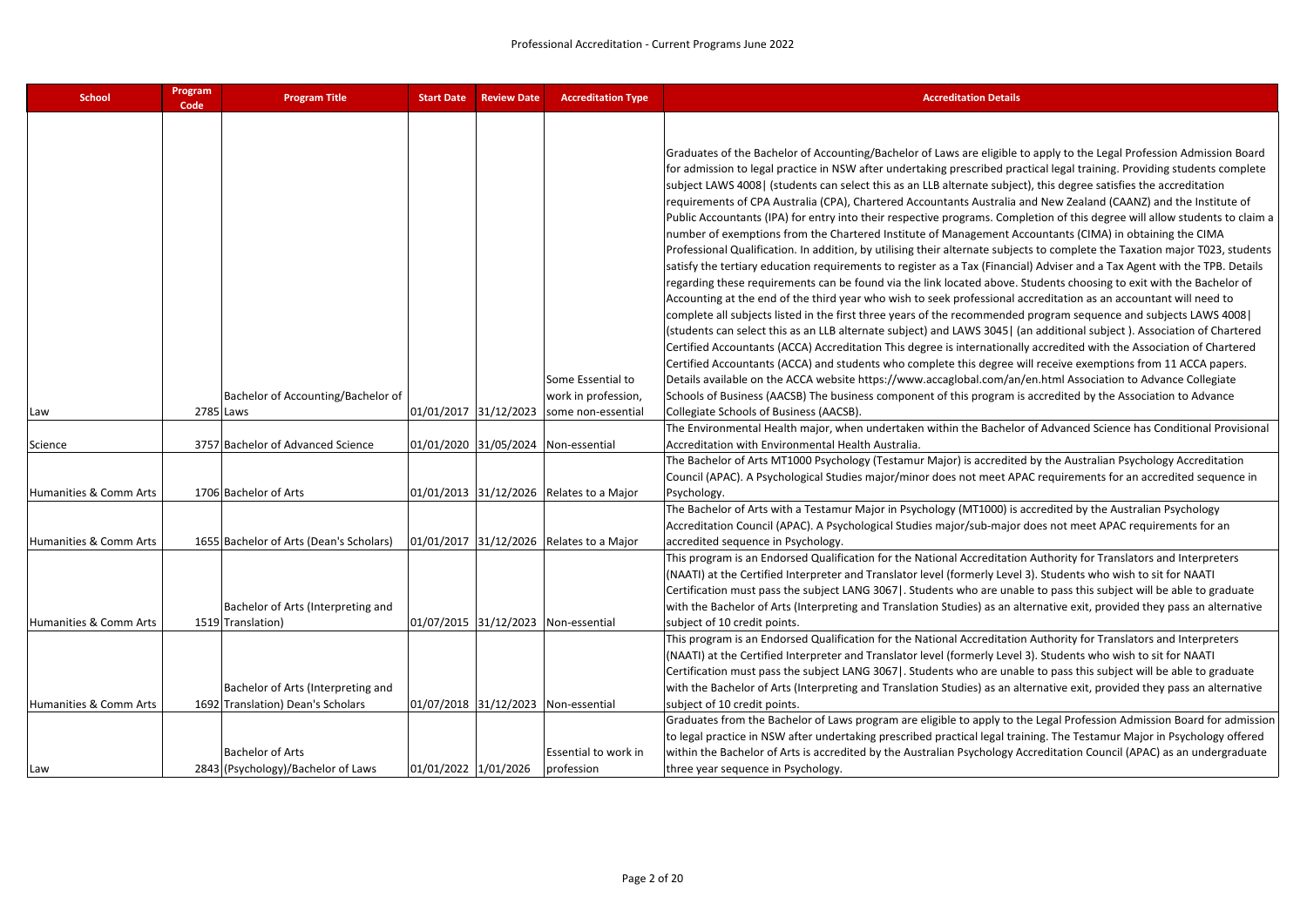| <b>School</b>           | Program<br>Code | <b>Program Title</b>                                                | <b>Start Date</b>     | <b>Review Date</b> | <b>Accreditation Type</b>                 | <b>Accreditation Details</b>                                                                                                                                                                                                                                                                                                                                                                                                                                                                                                                                                                                    |
|-------------------------|-----------------|---------------------------------------------------------------------|-----------------------|--------------------|-------------------------------------------|-----------------------------------------------------------------------------------------------------------------------------------------------------------------------------------------------------------------------------------------------------------------------------------------------------------------------------------------------------------------------------------------------------------------------------------------------------------------------------------------------------------------------------------------------------------------------------------------------------------------|
| Law                     |                 | Bachelor of Arts<br>(Psychology)/Bachelor of Laws<br>2844 (Honours) | 01/01/2022 1/01/2026  |                    | Essential to work in<br>profession        | Graduates from the Bachelor of Laws (Honours) program are eligible to apply to the Legal Profession Admission Board for<br>admission to legal practice in NSW after undertaking prescribed practical legal training. The Testamur Major in<br>Psychology offered within the Bachelor of Arts is accredited by the Australian Psychology Accreditation Council (APAC) as<br>an undergraduate three year sequence in Psychology.                                                                                                                                                                                  |
|                         |                 | Bachelor of Arts/Bachelor of                                        |                       |                    | Non-essential /                           | Testamur Major T038 Applied Finance satisfies the educational requirements for membership of the Financial Services<br>Institute of Australasia (Finsia). Testamur Major T041 Human Resource Management is accredited with the Australian<br>Human Resources Institute (AHRI). Testamur Major T044 Marketing satisfies the educational requirements for<br>recognition as a Certified Practising Marketer and eligibility for membership of the Australian Marketing Institute (AMI).<br>Association to Advance Collegiate Schools of Business (AACSB). The business component of this program is accredited by |
| Humanities & Comm Arts  |                 | 1818 Business                                                       |                       |                    | 01/01/2016 31/12/2022 Relates to a major  | the Association to Advance Collegiate Schools of Business (AACSB).                                                                                                                                                                                                                                                                                                                                                                                                                                                                                                                                              |
| Humanities & Comm Arts  |                 | Bachelor of Arts/Bachelor of<br>1842 Creative Industries            | 01/01/2017 31/12/2022 |                    | Essential to work in<br>profession        | The Bachelor of Creative Industries is accredited by professional organisations including the Public Relations Institute of<br>Australia (PRIA) and the Media Foundation of Australia (MFA).                                                                                                                                                                                                                                                                                                                                                                                                                    |
| Law                     |                 | 2537 Bachelor of Arts/Bachelor of Laws                              | 01/01/2010 1/01/2026  |                    | <b>Essential to work in</b><br>profession | Graduates from the Bachelor of Laws are eligible to apply to the Legal Profession Admission Board for admission to legal<br>practice in NSW after undertaking prescribed practical legal training.                                                                                                                                                                                                                                                                                                                                                                                                              |
| Law                     |                 | Bachelor of Arts/Bachelor of Laws<br>2830 (Honours)                 | 01/01/2022 1/01/2026  |                    | <b>Essential to work in</b><br>profession | Graduates from the Bachelor of Laws (Honours) program are eligible to apply to the Legal Profession Admission Board for<br>admission to legal practice in NSW after undertaking prescribed practical legal training.                                                                                                                                                                                                                                                                                                                                                                                            |
|                         |                 | <b>Bachelor of Building Design</b>                                  |                       |                    | <b>Essential to work in</b>               |                                                                                                                                                                                                                                                                                                                                                                                                                                                                                                                                                                                                                 |
| Eng, Design & Built Env |                 | 3727 Management                                                     | 01/01/2016 1/12/2024  |                    | profession                                | The Bachelor of Building Design Management is accredited by the Chartered Institute of Building.                                                                                                                                                                                                                                                                                                                                                                                                                                                                                                                |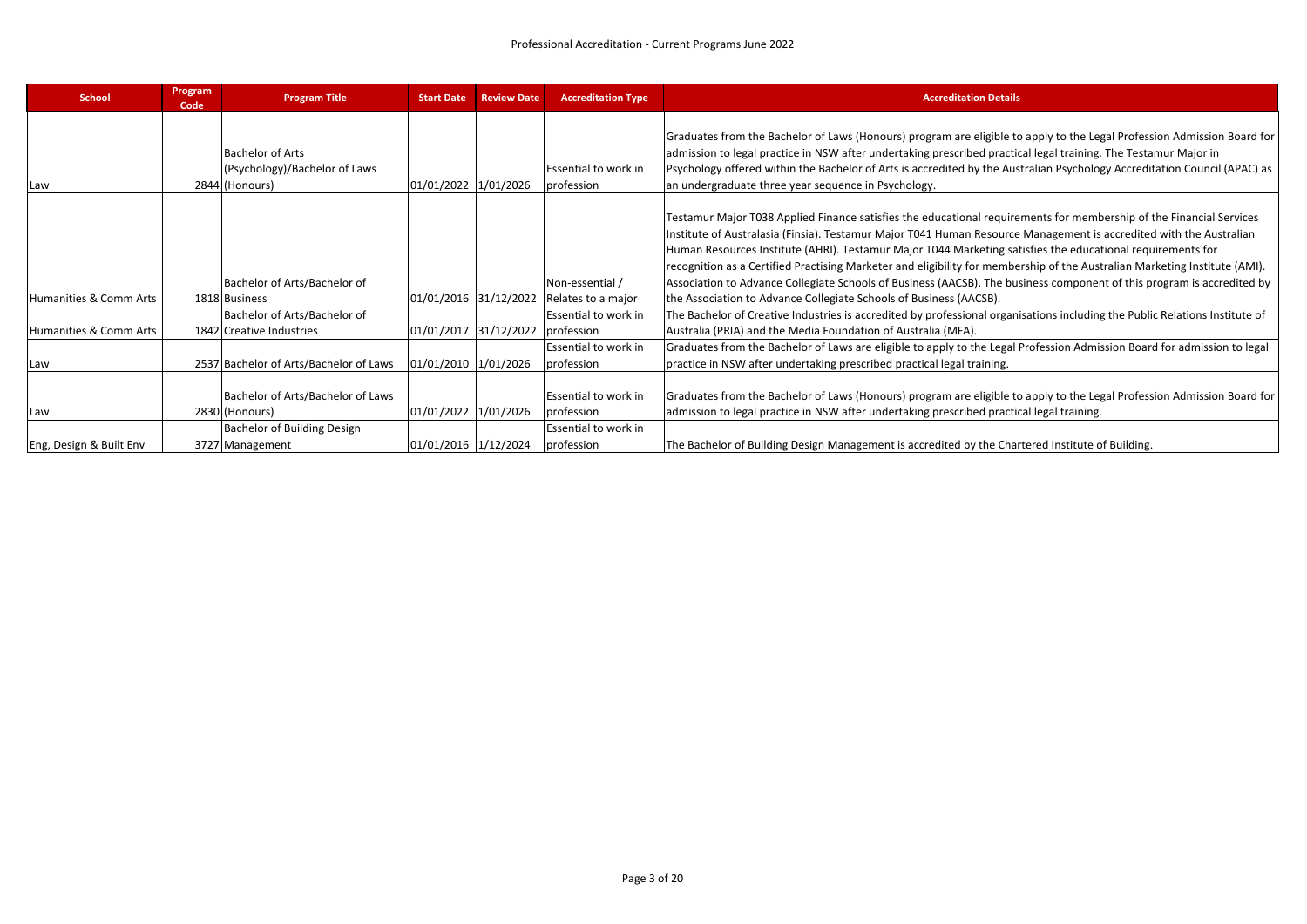| <b>School</b>   | Program<br>Code | <b>Program Title</b>             | <b>Start Date</b>            | <b>Review Date</b> | <b>Accreditation Type</b>              | <b>Accreditation Details</b>                                                                                                                                                                                                                                                                                                                                                                                                                                                                                                                                                                                                                                                                                                                                                                                                                                                                                                                                                                                                                                                                                                                                                                                                                                                                                                                                                                                                                                                                                                                                                                                                                                                                                                                                                                                               |
|-----------------|-----------------|----------------------------------|------------------------------|--------------------|----------------------------------------|----------------------------------------------------------------------------------------------------------------------------------------------------------------------------------------------------------------------------------------------------------------------------------------------------------------------------------------------------------------------------------------------------------------------------------------------------------------------------------------------------------------------------------------------------------------------------------------------------------------------------------------------------------------------------------------------------------------------------------------------------------------------------------------------------------------------------------------------------------------------------------------------------------------------------------------------------------------------------------------------------------------------------------------------------------------------------------------------------------------------------------------------------------------------------------------------------------------------------------------------------------------------------------------------------------------------------------------------------------------------------------------------------------------------------------------------------------------------------------------------------------------------------------------------------------------------------------------------------------------------------------------------------------------------------------------------------------------------------------------------------------------------------------------------------------------------------|
|                 |                 |                                  |                              |                    |                                        | Accounting, Testamur Major (including online) is accredited with CPA Australia, Chartered Accountants Australia and New<br>Zealand (CAANZ) and the Institute of Public Accountants (IPA). Completion of this degree will allow students to claim a<br>number of exemptions from the Chartered Institute of Management Accountants (CIMA) in obtaining the CIMA<br>Professional Qualification.<br>Applied Finance, Testamur Major satisfies the educational requirements for membership of the Financial Services<br>Institute of Australasia (Finsia).<br>Human Resource Management, Testamur Major (including online) is accredited with the Australian Human Resources<br>Institute (AHRI).<br>Marketing, Testamur Major satisfies the educational requirements for recognition as a Certified Practising Marketer and<br>eligibility for membership of the Australian Marketing Institute (AMI).<br>Property, Testamur Major is accredited by the Australian Property Institute (API) and, depending on electives chosen,<br>students may be eligible for API Certified Practising Valuer (CPV) certification. Students, depending on chosen electives,<br>are also eligible for API certifications of Certified Property Practitioner, Certified Property Manager, Certified Funds<br>Manager, Certified Asset Manager and Certified Development Practitioner. Details of the subjects which must be<br>completed to meet these requirements can be found at the following web address<br>https://www.westernsydney.edu.au/ data/assets/pdf file/0007/1341727/BBusProp API Certification Mapping for h<br>andbook.pdf<br>Association of Chartered Certified Accountants (ACCA) Accreditation<br>The Accounting degree is internationally accredited with the Association of Chartered Certified Accountants (ACCA) and |
|                 |                 |                                  |                              |                    |                                        | students who complete this degree will receive exemptions from 11 ACCA papers.                                                                                                                                                                                                                                                                                                                                                                                                                                                                                                                                                                                                                                                                                                                                                                                                                                                                                                                                                                                                                                                                                                                                                                                                                                                                                                                                                                                                                                                                                                                                                                                                                                                                                                                                             |
|                 |                 |                                  |                              |                    |                                        | Details available on the ACCA website at                                                                                                                                                                                                                                                                                                                                                                                                                                                                                                                                                                                                                                                                                                                                                                                                                                                                                                                                                                                                                                                                                                                                                                                                                                                                                                                                                                                                                                                                                                                                                                                                                                                                                                                                                                                   |
| <b>Business</b> |                 | 2786 Bachelor of Business        | 01/01/2016 31/12/2022 Majors |                    | Some non-essential,<br>some relates to | https://www.accaglobal.com/an/en.html                                                                                                                                                                                                                                                                                                                                                                                                                                                                                                                                                                                                                                                                                                                                                                                                                                                                                                                                                                                                                                                                                                                                                                                                                                                                                                                                                                                                                                                                                                                                                                                                                                                                                                                                                                                      |
|                 |                 | Bachelor of Business (Pathway to |                              |                    |                                        | Association to Advance Collegiate Schools of Business (AACSB) This program is accredited by the Association to Advance                                                                                                                                                                                                                                                                                                                                                                                                                                                                                                                                                                                                                                                                                                                                                                                                                                                                                                                                                                                                                                                                                                                                                                                                                                                                                                                                                                                                                                                                                                                                                                                                                                                                                                     |
| <b>Business</b> |                 | 2804 Teaching Secondary)         |                              |                    | 01/01/2017 1/11/2026 Non-essential     | Collegiate Schools of Business (AACSB).                                                                                                                                                                                                                                                                                                                                                                                                                                                                                                                                                                                                                                                                                                                                                                                                                                                                                                                                                                                                                                                                                                                                                                                                                                                                                                                                                                                                                                                                                                                                                                                                                                                                                                                                                                                    |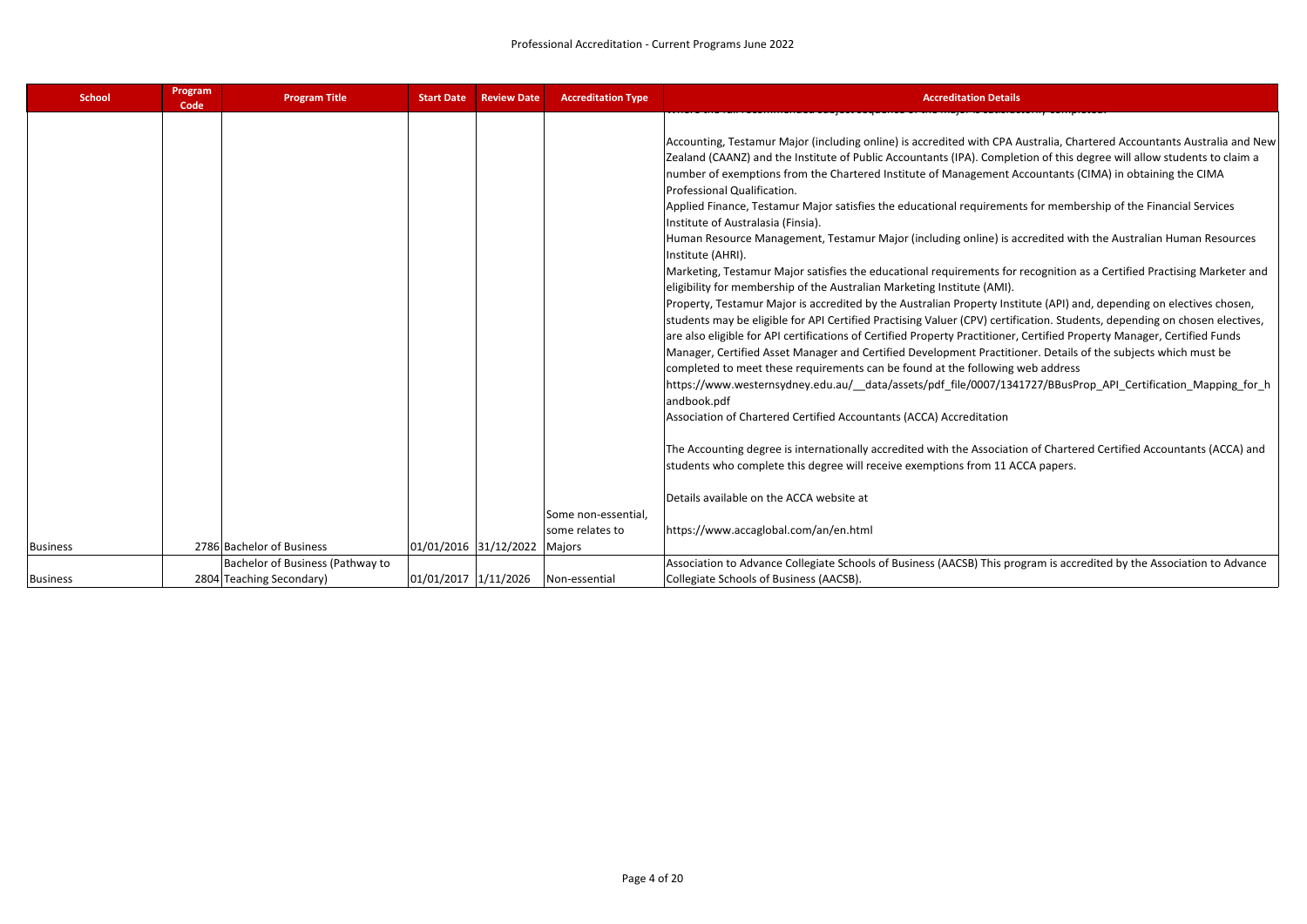| <b>School</b>          | Program<br>Code | <b>Program Title</b>                                       | <b>Start Date</b>     | <b>Review Date</b> | <b>Accreditation Type</b>                                                                     | <b>Accreditation Details</b>                                                                                                                                                                                                                                                                                                                                                                                                                                                                                                                                                                                                                                                                                                                                                                                                                                                                                                                                                                                                                                                                                                                                                                                                                                                                                                                                                                                                                                                                                                                                                                                                                                                                                                                                                                                                                                                                                                                                                                                                                                                                                                                                                                  |
|------------------------|-----------------|------------------------------------------------------------|-----------------------|--------------------|-----------------------------------------------------------------------------------------------|-----------------------------------------------------------------------------------------------------------------------------------------------------------------------------------------------------------------------------------------------------------------------------------------------------------------------------------------------------------------------------------------------------------------------------------------------------------------------------------------------------------------------------------------------------------------------------------------------------------------------------------------------------------------------------------------------------------------------------------------------------------------------------------------------------------------------------------------------------------------------------------------------------------------------------------------------------------------------------------------------------------------------------------------------------------------------------------------------------------------------------------------------------------------------------------------------------------------------------------------------------------------------------------------------------------------------------------------------------------------------------------------------------------------------------------------------------------------------------------------------------------------------------------------------------------------------------------------------------------------------------------------------------------------------------------------------------------------------------------------------------------------------------------------------------------------------------------------------------------------------------------------------------------------------------------------------------------------------------------------------------------------------------------------------------------------------------------------------------------------------------------------------------------------------------------------------|
| Law                    |                 | Bachelor of Business/Bachelor of<br>2788 Laws              | 01/01/2017 31/12/2022 |                    | Some essential to<br>work in profession,<br>some non-essential,<br>some relates to a<br>major | Graduates from this program are eligible to apply to the Legal Profession Admission Board for admission to legal practice<br>in NSW after undertaking prescribed practical legal training. Where the full recommended subject sequence of the major<br>is satisfactorily completed: Accounting, Testamur Major is accredited with CPA Australia, Chartered Accountants Australia<br>and New Zealand (CAANZ) and the Institute of Public Accountants (IPA). Applied Finance, Testamur Major satisfies the<br>educational requirements for membership of the Financial Services Institute of Australasia (Finsia). Human Resource<br>Management, Testamur Major Is accredited with the Australian Human Resources Institute (AHRI). Marketing, Testamur<br>Major satisfies the educational requirements for recognition as a Certified Practising Marketer and eligibility for<br>membership of the Australian Marketing Institute (AMI). Property, Testamur Major is accredited by the Australian<br>Property Institute (API) and, depending on electives chosen, students may be eligible for API Certified Practising Valuer<br>(CPV) certification. Students, depending on chosen electives, are also eligible for API certifications of Certified Property<br>Practitioner, Certified Property Manager, Certified Asset Manager and Certified Development Practitioner. Association of<br>Chartered Certified Accountants (ACCA) Accreditation The Accounting degree is internationally accredited with the<br>Association of Chartered Certified Accountants (ACCA) and students who complete this degree will receive exemptions<br>from 11 ACCA papers. Details available on the ACCA website at https://www.accaglobal.com/an/en.html Association to<br>Advance Collegiate Schools of Business (AACSB) The business component of this program is accredited by the Association<br>to Advance Collegiate Schools of Business (AACSB).                                                                                                                                                                                                                                                   |
| Law                    |                 | Bachelor of Business/Bachelor of<br>2840 Laws (Honours)    | 01/01/2022 16/02/2023 |                    | Essential to work in<br>profession                                                            | Graduates from the Bachelor of Laws (Honours) program are eligible to apply to the Legal Profession Admission Board for<br>admission to legal practice in NSW after undertaking prescribed practical legal training. Where the full recommended<br>subject sequence of the major is satisfactorily completed: Accounting, Testamur Major is accredited with CPA Australia,<br>Chartered Accountants Australia and New Zealand (CAANZ) and the Institute of Public Accountants (IPA). Applied<br>Finance, Testamur Major satisfies the educational requirements for membership of the Financial Services Institute of<br>Australasia (Finsia). Human Resource Management, Testamur Major Is accredited with the Australian Human Resources<br>Institute (AHRI). Marketing, Testamur Major satisfies the educational requirements for recognition as a Certified<br>Practising Marketer and eligibility for membership of the Australian Marketing Institute (AMI). Property, Testamur Major<br>is accredited by the Australian Property Institute (API) and, depending on electives chosen, students may be eligible for<br>API Certified Practising Valuer (CPV) certification. Students, depending on chosen electives, are also eligible for API<br>certifications of Certified Property Practitioner, Certified Property Manager, Certified Asset Manager and Certified<br>Development Practitioner. Association of Chartered Certified Accountants (ACCA) Accreditation The Accounting degree is<br>internationally accredited with the Association of Chartered Certified Accountants (ACCA) and students who complete<br>this degree will receive exemptions from 11 ACCA papers. Details available on the ACCA website at<br>https://www.accaglobal.com/an/en.html The Accounting degree is internationally accredited with the Association of<br>Chartered Certified Accountants (ACCA) and students who complete this degree will receive exemptions from 11 ACCA<br>papers. Details available on the ACCA website at https://www.accaglobal.com/an/en.html<br>The Bachelor of Communication is accredited by professional organisations including the Public Relations Institute of |
| Humanities & Comm Arts |                 | 1696 Bachelor of Communication                             | 01/01/2013 4/04/2023  |                    | Non-essential                                                                                 | Australia (PRIA) and the Media Federation of Australia (MFA).                                                                                                                                                                                                                                                                                                                                                                                                                                                                                                                                                                                                                                                                                                                                                                                                                                                                                                                                                                                                                                                                                                                                                                                                                                                                                                                                                                                                                                                                                                                                                                                                                                                                                                                                                                                                                                                                                                                                                                                                                                                                                                                                 |
| Humanities & Comm Arts |                 | <b>Bachelor of Communication (Dean's</b><br>1736 Scholars) | 01/01/2015 4/04/2023  |                    | Non-essential                                                                                 | The Bachelor of Communication (Dean's Scholars) is accredited by professional organisations including the Public<br>Relations Institute of Australia (PRIA) and the Media Foundation of Australia (MFA).                                                                                                                                                                                                                                                                                                                                                                                                                                                                                                                                                                                                                                                                                                                                                                                                                                                                                                                                                                                                                                                                                                                                                                                                                                                                                                                                                                                                                                                                                                                                                                                                                                                                                                                                                                                                                                                                                                                                                                                      |
|                        |                 |                                                            |                       |                    |                                                                                               |                                                                                                                                                                                                                                                                                                                                                                                                                                                                                                                                                                                                                                                                                                                                                                                                                                                                                                                                                                                                                                                                                                                                                                                                                                                                                                                                                                                                                                                                                                                                                                                                                                                                                                                                                                                                                                                                                                                                                                                                                                                                                                                                                                                               |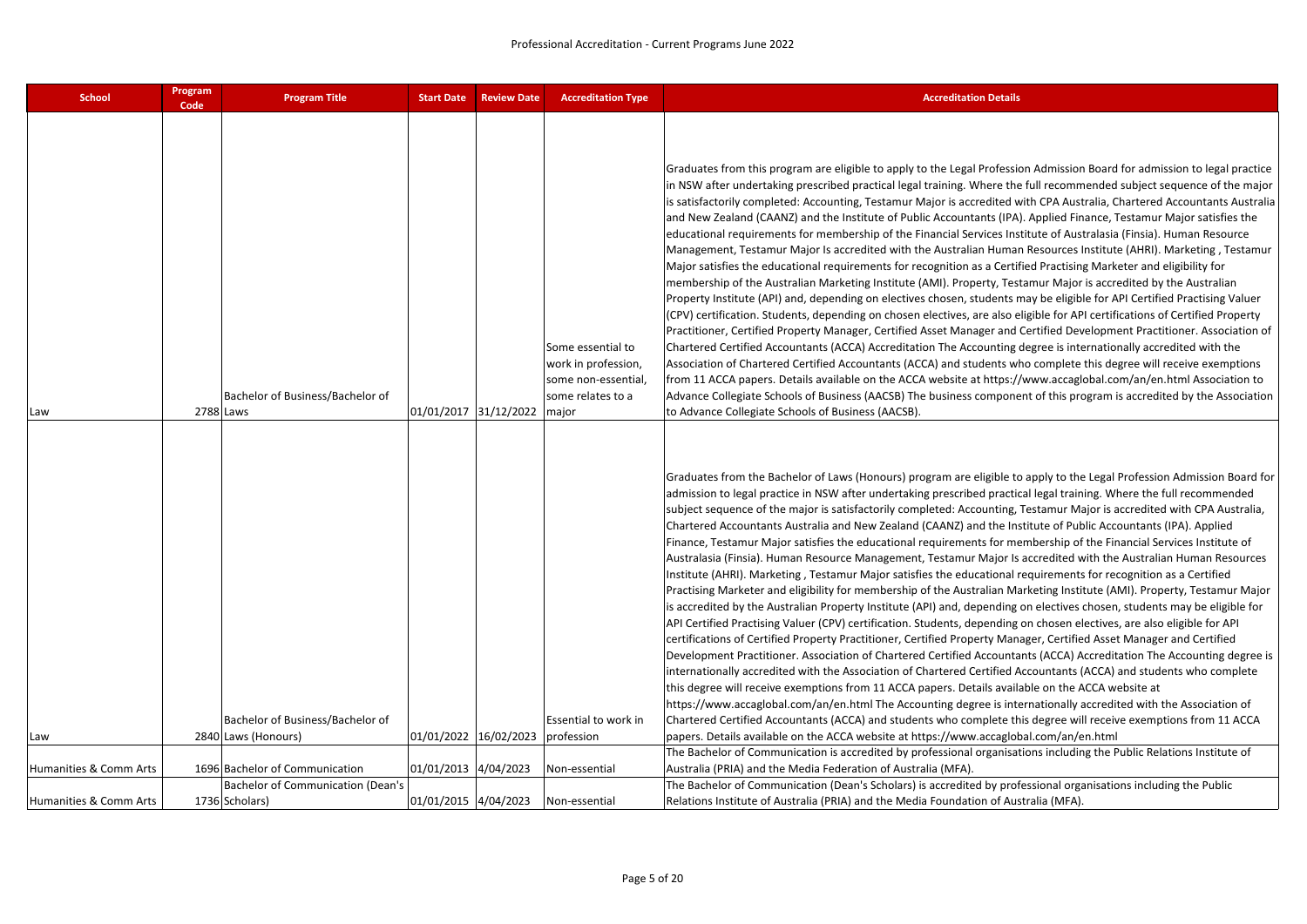| <b>School</b>           | Program<br>Code | <b>Program Title</b>                          | <b>Start Date</b>     | <b>Review Date</b> | <b>Accreditation Type</b>           | <b>Accreditation Details</b>                                                                                                                                                                                                                              |
|-------------------------|-----------------|-----------------------------------------------|-----------------------|--------------------|-------------------------------------|-----------------------------------------------------------------------------------------------------------------------------------------------------------------------------------------------------------------------------------------------------------|
|                         |                 |                                               |                       |                    |                                     |                                                                                                                                                                                                                                                           |
|                         |                 |                                               |                       |                    |                                     | The Applied Finance, Testamur Major satisfies the educational requirements for membership of the Financial Services                                                                                                                                       |
|                         |                 |                                               |                       |                    |                                     | Institute of Australasia (Finsia). The Human Resource Management, Testamur Major is accredited with the Australian                                                                                                                                        |
|                         |                 |                                               |                       |                    |                                     | Human Resources Institute (AHRI). The Marketing, Testamur Major satisfies the educational requirements for recognition                                                                                                                                    |
|                         |                 |                                               |                       |                    |                                     | as a Certified Practising Marketer and eligibility for membership of the Australian Marketing Institute (AMI). The Bachelor                                                                                                                               |
|                         |                 | Bachelor of                                   |                       |                    |                                     | of Communication is accredited by professional organisations including the Public Relations Institute of Australia (PRIA);                                                                                                                                |
|                         |                 | Communication/Bachelor of                     |                       |                    | Non-essential /                     | and the Media Federation of Australia (MFA). Association to Advance Collegiate Schools of Business (AACSB) The business                                                                                                                                   |
| Humanities & Comm Arts  |                 | 1819 Business                                 | 01/01/2017 31/12/2022 |                    | Relates to a major                  | component of this program is accredited by the Association to Advance Collegiate Schools of Business (AACSB).                                                                                                                                             |
|                         |                 | Bachelor of<br>Communication/Bachelor of      |                       |                    | Essential to work in                | The Bachelor of Communication and the Bachelor of Creative Industries are accredited by professional organisations                                                                                                                                        |
| Humanities & Comm Arts  |                 | 1840 Creative Industries                      | 01/01/2017 31/12/2022 |                    | profession                          | including the Public Relations Institute of Australia (PRIA) and the Media Foundation of Australia (MFA).                                                                                                                                                 |
|                         |                 | Bachelor of                                   |                       |                    |                                     |                                                                                                                                                                                                                                                           |
|                         |                 | Communication/Bachelor of                     |                       |                    |                                     | The Bachelor of Communication is accredited by professional organisations including the Public Relations Institute of                                                                                                                                     |
| Humanities & Comm Arts  |                 | 1707 International Studies                    | 01/01/2013 4/04/2023  |                    | Non-essential                       | Australia (PRIA) and the Media Federation of Australia (MFA).                                                                                                                                                                                             |
|                         |                 |                                               |                       |                    |                                     | Graduates from the Bachelor of Laws are eligible to apply to the Legal Profession Admission Board for admission to legal                                                                                                                                  |
|                         |                 |                                               |                       |                    |                                     | practice in NSW after undertaking prescribed practical legal training. The Bachelor of Communication is accredited with                                                                                                                                   |
|                         |                 | Bachelor of                                   |                       |                    | Essential to work in                | the International Advertising Association (IAA), the Public Relations Institute of Australia (PRIA) and the Media Federation                                                                                                                              |
| Law                     |                 | 2752 Communication/Bachelor of Laws           | 01/01/2013 31/12/2022 |                    | profession                          | of Australia (MFA).                                                                                                                                                                                                                                       |
|                         |                 |                                               |                       |                    |                                     | Graduates from the Bachelor of Laws (Honours) program are eligible to apply to the Legal Profession Admission Board for                                                                                                                                   |
|                         |                 | Bachelor of<br>Communication/Bachelor of Laws |                       |                    | Essential to work in                | admission to legal practice in NSW after undertaking prescribed practical legal training. The Bachelor of Communication<br>is accredited with the International Advertising Association (IAA), the Public Relations Institute of Australia (PRIA) and the |
| Law                     |                 | 2833 (Honours)                                | 01/01/2022 1/01/2026  |                    | profession                          | Media Federation of Australia (MFA).                                                                                                                                                                                                                      |
| Computer, Data & Math   |                 |                                               |                       |                    |                                     |                                                                                                                                                                                                                                                           |
| Sciences                |                 | 3506 Bachelor of Computer Science             |                       |                    | 01/01/2014 31/12/2022 Non-essential | The Bachelor of Computer Science currently is accredited with the Australian Computer Society at the professional level.                                                                                                                                  |
| Computer, Data & Math   |                 | <b>Bachelor of Computer Science</b>           |                       |                    |                                     |                                                                                                                                                                                                                                                           |
| Sciences                |                 | 3634 (Advanced)                               |                       |                    | 01/01/2017 31/12/2022 Non-essential | The Bachelor of Computer Science currently is accredited by Australian Computer Society at the professional level.                                                                                                                                        |
|                         |                 |                                               |                       |                    |                                     | The Bachelor of Construction Management (Honours) is accredited with the Australian Institute of Building. Graduates                                                                                                                                      |
|                         |                 | <b>Bachelor of Construction</b>               |                       |                    |                                     | are eligible for Probationer membership with advancement to member grades of the Australian Institute of Quantity                                                                                                                                         |
| Eng, Design & Built Env |                 | 3762 Management (Honours)                     |                       |                    | 01/01/2020 30/06/2022 Non-essential | Surveyors (AIQS) after Assessment of Professional Competence.                                                                                                                                                                                             |
|                         |                 |                                               |                       |                    |                                     | Graduates from this program are eligible to apply to the Legal Profession Admission Board for admission to legal practice                                                                                                                                 |
|                         |                 | <b>Bachelor of Construction</b>               |                       |                    | Some essential to                   | in NSW after undertaking prescribed practical legal training. Graduates from this program will be eligible for associate<br>membership of the Australian Institute of Building. Graduates may apply to upgrade to corporate membership with the           |
|                         |                 | Management Studies/Bachelor of                |                       |                    | work in profession,                 | Australian Institute of Building after achieving three years relevant experience following completion of this double                                                                                                                                      |
| Law                     |                 | 2769 Laws                                     | 01/01/2015 30/06/2022 |                    | some non-essential                  | degree.                                                                                                                                                                                                                                                   |
|                         |                 |                                               |                       |                    |                                     |                                                                                                                                                                                                                                                           |
|                         |                 |                                               |                       |                    |                                     | Graduates from the Bachelor of Laws (Honours) program are eligible to apply to the Legal Profession Admission Board for                                                                                                                                   |
|                         |                 |                                               |                       |                    |                                     | admission to legal practice in NSW after undertaking prescribed practical legal training. Graduates from this program may                                                                                                                                 |
|                         |                 | <b>Bachelor of Construction</b>               |                       |                    | Some essential to                   | be eligible for associate membership of the Australian Institute of Building. Graduates may apply to upgrade to corporate                                                                                                                                 |
|                         |                 | Management Studies/Bachelor of                |                       |                    | work in profession,                 | membership with the Australian Institute of Building after achieving three years relevant experience following                                                                                                                                            |
| Law                     |                 | 2838 Laws (Honours)                           | 01/01/2022 30/06/2022 |                    | some non-essential                  | completion of this double degree.                                                                                                                                                                                                                         |
|                         |                 |                                               |                       |                    | Essential to work in                | The Bachelor of Creative Industries is accredited by professional organisations including the Public Relations Institute of                                                                                                                               |
| Humanities & Comm Arts  |                 | 1838 Bachelor of Creative Industries          | 01/01/2017 31/12/2022 |                    | profession                          | Australia (PRIA) and the Media Foundation of Australia (MFA).                                                                                                                                                                                             |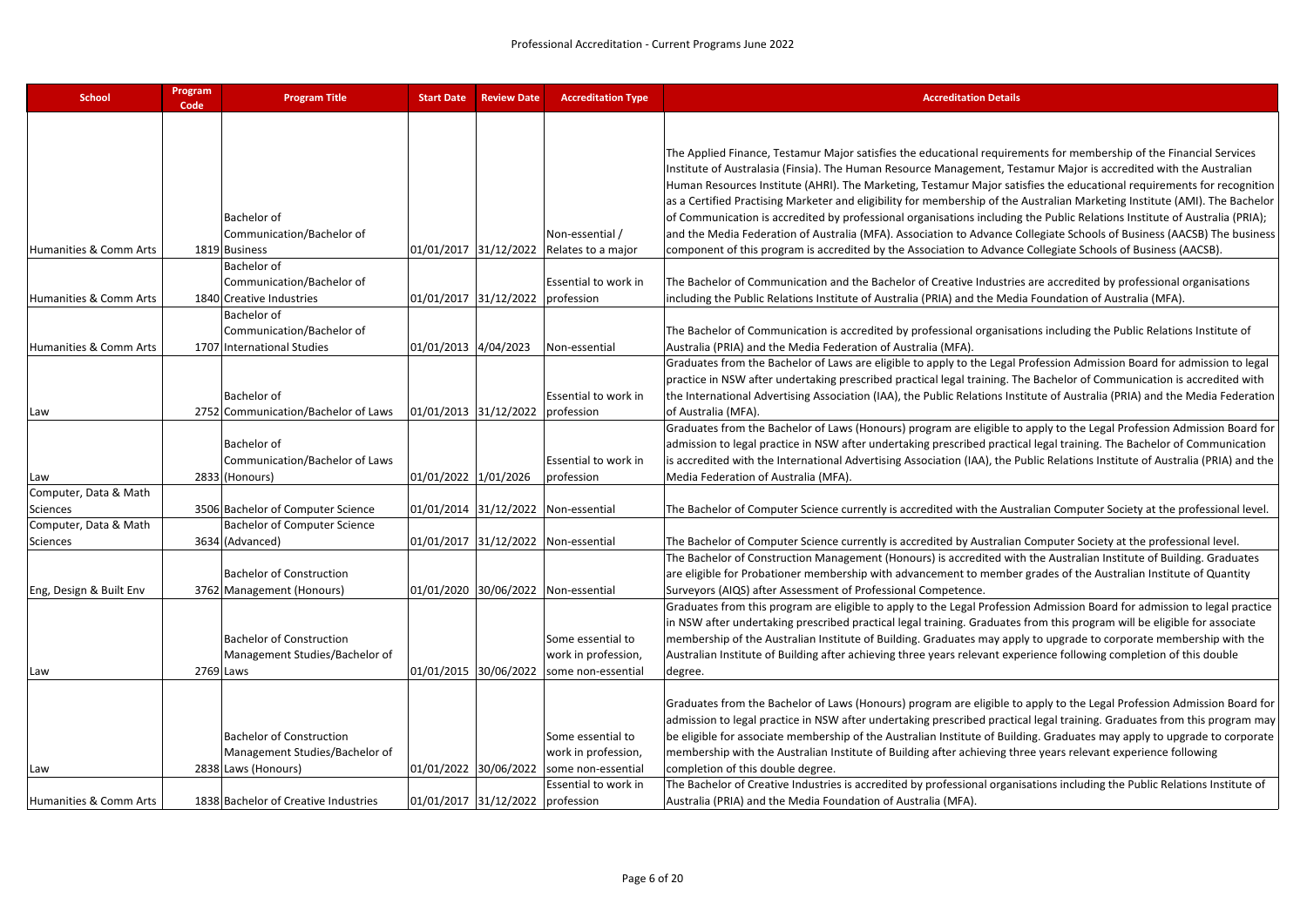| <b>School</b>           | Program<br>Code | <b>Program Title</b>                                                      | <b>Start Date</b>     | <b>Review Date</b> | <b>Accreditation Type</b>           | <b>Accreditation Details</b>                                                                                                |
|-------------------------|-----------------|---------------------------------------------------------------------------|-----------------------|--------------------|-------------------------------------|-----------------------------------------------------------------------------------------------------------------------------|
|                         |                 | Bachelor of Criminal and                                                  |                       |                    |                                     |                                                                                                                             |
|                         |                 | Community Justice/Bachelor of                                             |                       |                    | Essential to work in                | Graduates from this program are eligible to apply to the Legal Profession Admission Board for admission to legal practice   |
| Law                     | 2767 Laws       |                                                                           | 01/01/2015 1/01/2026  |                    | profession                          | in NSW after undertaking prescribed practical legal training.                                                               |
|                         |                 | Bachelor of Criminal and                                                  |                       |                    |                                     |                                                                                                                             |
|                         |                 | Community Justice/Bachelor of                                             |                       |                    | Essential to work in                | Graduates from the Bachelor of Laws (Honours) program are eligible to apply to the Legal Profession Admission Board for     |
| Law                     |                 | 2836 Laws (Honours)                                                       | 01/01/2022 1/01/2026  |                    | profession                          | admission to legal practice in NSW after undertaking prescribed practical legal training.                                   |
|                         |                 | Bachelor of Criminal and                                                  |                       |                    |                                     |                                                                                                                             |
|                         |                 | Community Justice/Bachelor of                                             |                       |                    |                                     | The Bachelor of Social Work component of this double degree meets the specifications for eligibility for membership of      |
| Social Sciences         |                 | 1713 Social Work                                                          |                       |                    | 01/01/2014 30/06/2023 Non-essential | the Australian Association of Social Workers (AASW).                                                                        |
|                         |                 | Bachelor of Criminology/Bachelor of                                       |                       |                    | Essential to work in                | Graduates from this program are eligible to apply to the Legal Profession Admission Board for admission to legal practice   |
| Law                     | 2766 Laws       |                                                                           | 01/01/2015 1/01/2026  |                    | profession                          | in NSW after undertaking prescribed practical legal training.                                                               |
|                         |                 |                                                                           |                       |                    |                                     |                                                                                                                             |
|                         |                 | Bachelor of Criminology/Bachelor of                                       |                       |                    | Essential to work in                | Graduates from the Bachelor of Laws (Honours) program are eligible to apply to the Legal Profession Admission Board for     |
| Law                     |                 | 2835 Laws (Honours)                                                       | 01/01/2022 1/01/2026  |                    | profession                          | admission to legal practice in NSW after undertaking prescribed practical legal training.                                   |
|                         |                 |                                                                           |                       |                    |                                     |                                                                                                                             |
|                         |                 | Bachelor of Design - Visual                                               |                       |                    |                                     | Graduates are eligible for membership of the Design Institute of Australia (DIA) and the Australian Graphic Design          |
| Humanities & Comm Arts  |                 | 1737 Communication (Dean's Scholars)                                      | 01/01/2017  n/a       |                    | Non-essential                       | Association (AGDA).                                                                                                         |
|                         |                 | <b>Bachelor of Design (Visual</b>                                         |                       |                    |                                     | Graduates are eligible for membership of the Design Institute of Australia (DIA) and the Australian Graphic Design          |
| Humanities & Comm Arts  |                 | 1571 Communication)                                                       | 01/01/2017   n/a      |                    | Non-essential                       | Association (AGDA).                                                                                                         |
| Eng, Design & Built Env |                 | 3729 Bachelor of Design and Technology   01/01/2018   n/a                 |                       |                    | Non-essential                       | Graduates are eligible for membership of the Design Institute of Australia (DIA).                                           |
|                         |                 | Bachelor of Design/Bachelor of                                            |                       |                    |                                     | Bachelor of Design (Visual Communication) graduates are eligible for membership of the Design Institute of Australia        |
| Humanities & Comm Arts  |                 | 1839 Creative Industries                                                  |                       |                    | 01/01/2017 31/12/2022 Non-essential | (DIA) and the Australian Graphic Design Association (AGDA).                                                                 |
|                         |                 |                                                                           |                       |                    | Essential to work in                | This program meets the Professional Teaching Standards for Graduate Teachers as required by the NSW Education               |
| Education               |                 | 1876 Bachelor of Education (Primary)                                      | 01/01/2021 31/12/2025 |                    | profession                          | Standards Authority (NESA).                                                                                                 |
|                         |                 |                                                                           |                       |                    |                                     |                                                                                                                             |
|                         |                 | <b>Bachelor of Education (Primary)</b>                                    |                       |                    |                                     | The Bachelor of Education (Primary) qualifies graduates to teach Kindergarten to Year 6 (K-6) in government and non-        |
|                         |                 | Aboriginal and Torres Strait Islander                                     |                       |                    | Essential to work in                | government primary schools in Australia, and most other countries. Professionally accreditation by the NSW Education        |
| Education               |                 | 1717 Education                                                            | 01/01/2015 31/12/2024 |                    | profession                          | Standards Authority is pending. Graduates will meet the Australian Professional Standards for Graduate Teachers.            |
|                         |                 |                                                                           |                       |                    |                                     |                                                                                                                             |
|                         |                 |                                                                           |                       |                    |                                     |                                                                                                                             |
|                         |                 |                                                                           |                       |                    |                                     | This program has Full Accreditation at the level of Professional Engineer at Penrith campus and Provisional Accreditation   |
|                         |                 |                                                                           |                       |                    |                                     | at the level of Professional Engineer at Parramatta campus for five majors (Civil, Construction, Electrical, Mechanical and |
|                         |                 |                                                                           |                       |                    |                                     | Robotics & Mechatronics) and Sydney City Campuses for three majors (Civil, Electrical and Mechanical only). Provisional     |
|                         |                 |                                                                           |                       |                    |                                     | Accreditation at the level of Professional Engineer will be sought at Penrith, Parramatta, and Sydney City Campuses for     |
|                         |                 |                                                                           |                       |                    |                                     | three majors (Advanced Manufacturing, Materials, and Sustainability). Graduates of this program will be eligible to apply   |
|                         |                 |                                                                           |                       |                    | Essential to work in                | for full membership of Engineers Australia. They will be eligible to apply for Chartered Professional Engineering           |
| Eng, Design & Built Env |                 | 3740 Bachelor of Engineering (Honours)   01/01/2016 31/12/2022 profession |                       |                    |                                     | registration upon successful completion of required engineering practice period specified by Engineers Australia.           |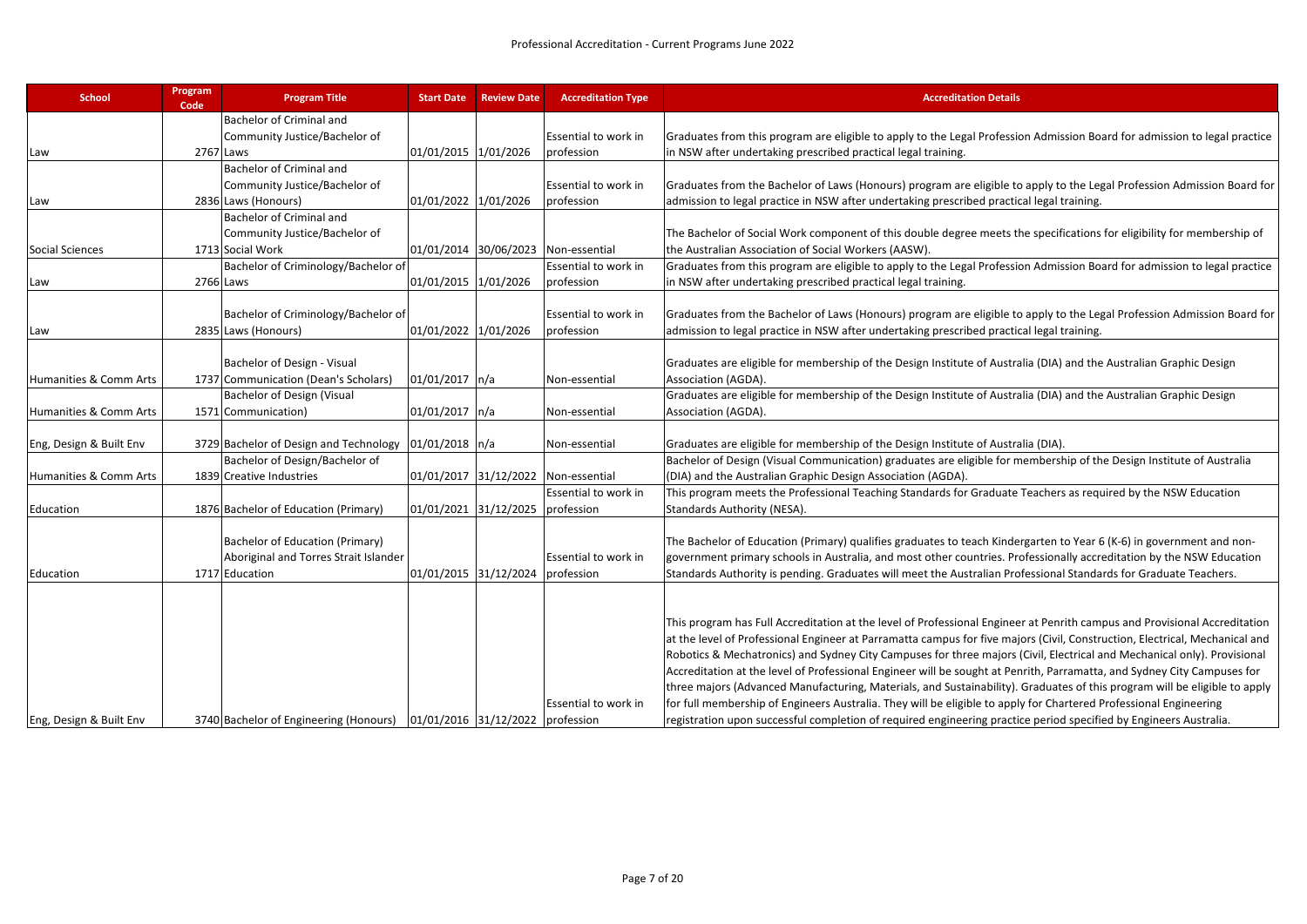| <b>School</b>                                    | Program<br>Code | <b>Program Title</b>                                                                                  | <b>Start Date</b> | <b>Review Date</b>    | <b>Accreditation Type</b>                                      | <b>Accreditation Details</b>                                                                                                                                                                                                                                                                                                                                                                                                                                                                                                                                                                                                                                                                                                                                                                                                                                                                                                                                                                                                                                                                                                                                                                                                                                                                                                                                                                                                                                                                     |
|--------------------------------------------------|-----------------|-------------------------------------------------------------------------------------------------------|-------------------|-----------------------|----------------------------------------------------------------|--------------------------------------------------------------------------------------------------------------------------------------------------------------------------------------------------------------------------------------------------------------------------------------------------------------------------------------------------------------------------------------------------------------------------------------------------------------------------------------------------------------------------------------------------------------------------------------------------------------------------------------------------------------------------------------------------------------------------------------------------------------------------------------------------------------------------------------------------------------------------------------------------------------------------------------------------------------------------------------------------------------------------------------------------------------------------------------------------------------------------------------------------------------------------------------------------------------------------------------------------------------------------------------------------------------------------------------------------------------------------------------------------------------------------------------------------------------------------------------------------|
|                                                  |                 |                                                                                                       |                   |                       |                                                                |                                                                                                                                                                                                                                                                                                                                                                                                                                                                                                                                                                                                                                                                                                                                                                                                                                                                                                                                                                                                                                                                                                                                                                                                                                                                                                                                                                                                                                                                                                  |
| Eng, Design & Built Env                          |                 | <b>Bachelor of Engineering</b><br>3728 (Honours)/Bachelor of Business                                 |                   | 01/01/2016 31/12/2022 | Some essential to<br>work in profession,<br>some non-essential | Professional Engineer for the disciplines, Civil, Construction, Electrical, Mechanical, and Robotics & Mechatronics at<br>Penrith campus and Provisional Accreditation at the level of Professional Engineer at Parramatta campus. Provisional<br>accreditation at the level of Professional Engineer will be sought at the Penrith and Parramatta campuses for three<br>Majors (Advanced Manufacturing, Materials, and Sustainability). Graduates of this program are eligible to apply for full<br>membership of Engineers Australia. They are eligible to apply for Chartered Professional Engineering registration upon<br>successful completion of required engineering practice period specified by Engineers Australia. Bachelor of Business:<br>Where the full recommended unit sequence of the major is satisfactorily completed: Major T041 Human Resource<br>Management is accredited with the Australian Human Resources Institute (AHRI). Major T038 Applied Finance satisfies<br>the educational requirements for membership of the Financial Services Institute of Australasia (Finsia). T044 - Marketing<br>satisfies the educational requirements for recognition as a Certified Practising Marketer and eligibility for membership of<br>the Australian Marketing Institute (AMI). Association to Advance Collegiate Schools of Business (AACSB) The business<br>component of this program is accredited by the Association to Advance Collegiate Schools of Business (AACSB). |
| Eng, Design & Built Env                          |                 | Bachelor of Engineering Advanced<br>3690 (Honours)                                                    |                   | 01/01/2014 31/12/2022 | Essential to work in<br>profession                             | The Majors of Electrical, Mechanical and Robotics & Mechatronics are currently under provisional accreditations from<br>Engineers Australia (AE) at Parramatta (South) Campus and full accreditation at Penrith (Kingswood) Campus. Transition<br>to full accreditation at Parramatta Campus will be sought in 2022. The Major of Software Engineering will seek provisional<br>accreditations from EA and the Australian Computer Society (ACS) both in 2021. Full accreditation will be sought after the<br>first cohort graduates in 2025.                                                                                                                                                                                                                                                                                                                                                                                                                                                                                                                                                                                                                                                                                                                                                                                                                                                                                                                                                    |
|                                                  |                 |                                                                                                       | 01/01/2014 n/a    |                       | Essential to work in<br>profession                             | The program has been designed to meet Engineers Australia professional accreditation requirements - Competency Stage<br>1 Engineering Technologist and Australian Quality Frameworks (AQF) Level 7. Engineers Australia accreditation is pending<br>approval for the Advanced Manufacturing, Materials, and Sustainability disciplines. Graduates of this program are eligible<br>to apply for full membership of Engineers Australia. They are eligible to apply for Certified Engineering Technologist<br>registration upon successful completion of required engineering practice period specified by Engineers Australia.                                                                                                                                                                                                                                                                                                                                                                                                                                                                                                                                                                                                                                                                                                                                                                                                                                                                    |
| Eng, Design & Built Env<br>Computer, Data & Math |                 | 3691 Bachelor of Engineering Science<br>Bachelor of Entrepreneurship                                  |                   |                       |                                                                |                                                                                                                                                                                                                                                                                                                                                                                                                                                                                                                                                                                                                                                                                                                                                                                                                                                                                                                                                                                                                                                                                                                                                                                                                                                                                                                                                                                                                                                                                                  |
| Sciences                                         |                 | 3746 (Games Design and Simulation)                                                                    |                   | 01/01/2017 31/12/2022 | Non-essential                                                  | This program has provisional accreditation with the Australian Computer Society (ACS).                                                                                                                                                                                                                                                                                                                                                                                                                                                                                                                                                                                                                                                                                                                                                                                                                                                                                                                                                                                                                                                                                                                                                                                                                                                                                                                                                                                                           |
| <b>Health Sciences</b>                           |                 | 4656 Bachelor of Health Science                                                                       |                   |                       | 01/01/2010 17/10/2022 Relates to a Major                       | The Bachelor of Health Science (Health Service Management) program has Professional Accreditation with the<br>Australasian College of Health Service Management (ACHSM). The Bachelor of Health Science (Therapeutic Recreation)<br>has been granted accreditation from Diversional Therapy Australia (DTA).                                                                                                                                                                                                                                                                                                                                                                                                                                                                                                                                                                                                                                                                                                                                                                                                                                                                                                                                                                                                                                                                                                                                                                                     |
| <b>Health Sciences</b>                           |                 | Bachelor of Health Science (Health<br>and Physical Education)-Pathway to<br>4742 Teaching (Secondary) | $01/01/2016$  n/a |                       | Non-essential                                                  | Graduates may be eligible to apply for accreditation with the NSW Education Standards Authority following the<br>successful completion of a recognised teaching qualification such as the Master of Teaching (Secondary).                                                                                                                                                                                                                                                                                                                                                                                                                                                                                                                                                                                                                                                                                                                                                                                                                                                                                                                                                                                                                                                                                                                                                                                                                                                                        |
|                                                  |                 | <b>Bachelor of Health Science</b>                                                                     |                   |                       | Essential to work in                                           | The Bachelor of Health Science (Paramedicine) has been granted the status of an 'approved course' by the Paramedicine                                                                                                                                                                                                                                                                                                                                                                                                                                                                                                                                                                                                                                                                                                                                                                                                                                                                                                                                                                                                                                                                                                                                                                                                                                                                                                                                                                            |
| <b>Health Sciences</b>                           |                 | 4669 (Paramedicine)                                                                                   |                   | 01/01/2014 31/12/2022 | profession                                                     | Board of Australia. I                                                                                                                                                                                                                                                                                                                                                                                                                                                                                                                                                                                                                                                                                                                                                                                                                                                                                                                                                                                                                                                                                                                                                                                                                                                                                                                                                                                                                                                                            |
| <b>Health Sciences</b>                           |                 | Bachelor of Health Science (Sport<br>4658 and Exercise Science)                                       |                   |                       | 01/01/2011 31/12/2024 Non-essential                            | The Bachelor of Health Science (Sport and Exercise Science) program is accredited at the level of exercise science by the<br>National University Course Accreditation Program of Exercise and Sports Science Australia (ESSA). Graduates are eligible<br>for exercise science accreditation.                                                                                                                                                                                                                                                                                                                                                                                                                                                                                                                                                                                                                                                                                                                                                                                                                                                                                                                                                                                                                                                                                                                                                                                                     |
|                                                  |                 |                                                                                                       |                   |                       |                                                                |                                                                                                                                                                                                                                                                                                                                                                                                                                                                                                                                                                                                                                                                                                                                                                                                                                                                                                                                                                                                                                                                                                                                                                                                                                                                                                                                                                                                                                                                                                  |
| Eng, Design & Built Env                          |                 | 3730 Bachelor of Industrial Design<br>Bachelor of Industrial Design                                   | 01/01/2016 n/a    |                       | Non-essential                                                  | Graduates are eligible for membership of the Design Institute of Australia (DIA)                                                                                                                                                                                                                                                                                                                                                                                                                                                                                                                                                                                                                                                                                                                                                                                                                                                                                                                                                                                                                                                                                                                                                                                                                                                                                                                                                                                                                 |
| Eng, Design & Built Env                          |                 | 3731 (Honours)                                                                                        | $01/01/2018$ n/a  |                       | Non-essential                                                  | Graduates are eligible for membership of the Design Institute of Australia (DIA)                                                                                                                                                                                                                                                                                                                                                                                                                                                                                                                                                                                                                                                                                                                                                                                                                                                                                                                                                                                                                                                                                                                                                                                                                                                                                                                                                                                                                 |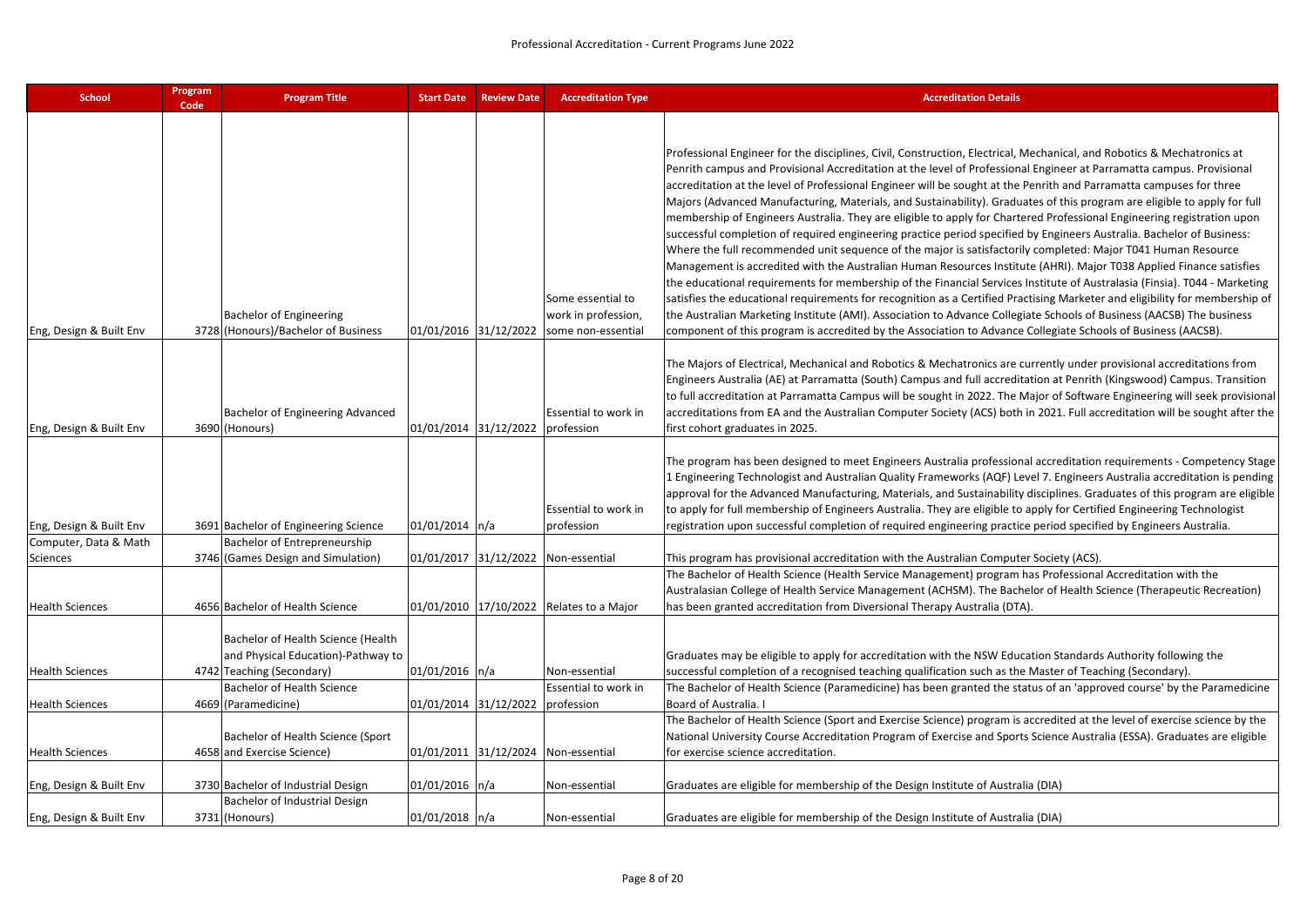| <b>School</b>                     | Program<br><b>Program Title</b><br>Code                                                               | <b>Start Date</b>     | <b>Review Date</b> | <b>Accreditation Type</b>                                      | <b>Accreditation Details</b>                                                                                                                                                                                                                                                                                                                                                                                                                                                                                                                                                                                                                                                                                                                                                                                                                                               |
|-----------------------------------|-------------------------------------------------------------------------------------------------------|-----------------------|--------------------|----------------------------------------------------------------|----------------------------------------------------------------------------------------------------------------------------------------------------------------------------------------------------------------------------------------------------------------------------------------------------------------------------------------------------------------------------------------------------------------------------------------------------------------------------------------------------------------------------------------------------------------------------------------------------------------------------------------------------------------------------------------------------------------------------------------------------------------------------------------------------------------------------------------------------------------------------|
| Computer, Data & Math             | Bachelor of Information and                                                                           |                       |                    |                                                                | On completion of this Program graduates will be eligible for professional membership of the Australian Computer                                                                                                                                                                                                                                                                                                                                                                                                                                                                                                                                                                                                                                                                                                                                                            |
| Sciences                          | 3639 Communications Technology                                                                        |                       |                    | 01/01/2009 31/12/2022 Non-essential                            | Society.                                                                                                                                                                                                                                                                                                                                                                                                                                                                                                                                                                                                                                                                                                                                                                                                                                                                   |
|                                   | Bachelor of Information and                                                                           |                       |                    |                                                                |                                                                                                                                                                                                                                                                                                                                                                                                                                                                                                                                                                                                                                                                                                                                                                                                                                                                            |
| Computer, Data & Math             | <b>Communications Technology</b>                                                                      |                       |                    |                                                                | The Bachelor of Information and Communications Technology (Advanced) is accredited with the Australian Computer                                                                                                                                                                                                                                                                                                                                                                                                                                                                                                                                                                                                                                                                                                                                                            |
| Sciences                          | 3684 (Advanced)                                                                                       |                       |                    | 01/01/2014 31/12/2022 Non-essential                            | Society (ACS) at Professional level.                                                                                                                                                                                                                                                                                                                                                                                                                                                                                                                                                                                                                                                                                                                                                                                                                                       |
|                                   |                                                                                                       |                       |                    |                                                                | The Bachelor of Information and Communications Technology (Health Information Management) is accredited with the                                                                                                                                                                                                                                                                                                                                                                                                                                                                                                                                                                                                                                                                                                                                                           |
|                                   | Bachelor of Information and                                                                           |                       |                    |                                                                | Australian Computer Society (ACS) at Professional level. Accreditation with the Health Information Management                                                                                                                                                                                                                                                                                                                                                                                                                                                                                                                                                                                                                                                                                                                                                              |
| Computer, Data & Math             | <b>Communications Technology</b>                                                                      |                       |                    |                                                                | Association of Australia (HIMAA) is currently being sought. Successful certification will see graduates eligible for                                                                                                                                                                                                                                                                                                                                                                                                                                                                                                                                                                                                                                                                                                                                                       |
| Sciences                          | 3711 (Health Information Management)                                                                  |                       |                    | 01/01/2015 31/12/2022 Non-essential                            | professional accreditation status with both bodies.                                                                                                                                                                                                                                                                                                                                                                                                                                                                                                                                                                                                                                                                                                                                                                                                                        |
|                                   | Bachelor of Information and                                                                           |                       |                    |                                                                |                                                                                                                                                                                                                                                                                                                                                                                                                                                                                                                                                                                                                                                                                                                                                                                                                                                                            |
| Computer, Data & Math             | Communications                                                                                        |                       |                    |                                                                | The Bachelor of Information and Communications Technology is currently accredited with the Australian Computer                                                                                                                                                                                                                                                                                                                                                                                                                                                                                                                                                                                                                                                                                                                                                             |
| Sciences                          | 3654 Technology/Bachelor of Arts                                                                      |                       |                    | 01/01/2014 31/12/2022 Non-essential                            | Society (ACS) at Professional level.                                                                                                                                                                                                                                                                                                                                                                                                                                                                                                                                                                                                                                                                                                                                                                                                                                       |
| Computer, Data & Math<br>Sciences | Bachelor of Information and<br>Communications<br>3737 Technology/Bachelor of Business                 |                       |                    | 01/01/2016 31/12/2022 Non-essential                            | On completion of this Program graduates will be eligible for professional membership of the Australian Computer<br>Society. The following Business Majors are accredited: MT2024 Human Resource Management, Testamur Major is<br>accredited with the Australian Human Resources Institute (AHRI); MT2021 Applied Finance, Testamur Major satisfies the<br>educational requirements for membership of the Financial Services Institute of Australasia (Finsia); MT2027 Marketing,<br>Testamur Major satisfies the educational requirements for recognition as a Certified Practising Marketer and eligibility for<br>membership of the Australian Marketing Institute (AMI). Association to Advance Collegiate Schools of Business (AACSB)<br>The business component of this program is accredited by the Association to Advance Collegiate Schools of Business<br>(AACSB). |
| Computer, Data & Math<br>Sciences | Bachelor of Information and<br>Communications<br>Technology/Bachelor of Business<br>3738 (Accounting) | 01/01/2017 31/12/2022 |                    | Non-essential                                                  | The Bachelor of Information and Communications Technology is accredited with the Australian Computer Society (ACS) at<br>Professional level. The Bachelor of Business (Accounting) is accredited with and satisfies the pre-admission educational<br>requirements for membership of CPA Australia (CPA), Chartered Accountants Australia and New Zealand (CAANZ) and the<br>Institute of Public Accountants (IPA). Completion of this degree will allow students to claim a number of exemptions from<br>the Chartered Institute of Management Accountants (CIMA) in obtaining the CIMA Professional Qualification. Association<br>to Advance Collegiate Schools of Business (AACSB) The business component of this program is accredited by the<br>Association to Advance Collegiate Schools of Business (AACSB).                                                         |
| Law                               | Bachelor of Information and<br>Communications<br>2768 Technology/Bachelor of Laws                     | 01/01/2015 31/12/2022 |                    | Some essential to<br>work in profession,<br>some non-essential | Graduates from this program are eligible to apply to the Legal Profession Admission Board for admission to legal practice<br>in NSW after undertaking prescribed practical legal training. The Bachelor of Information and Communications<br>Technology is accredited with the Australian Computer Society (ACS) at Professional level.                                                                                                                                                                                                                                                                                                                                                                                                                                                                                                                                    |
| Law                               | Bachelor of Information and<br>Communications<br>Technology/Bachelor of Laws<br>2837 (Honours)        | 01/01/2022 31/12/2022 |                    | Essential to work in<br>profession                             | Graduates from the Bachelor of Laws (Honours) program are eligible to apply to the Legal Profession Admission Board for<br>admission to legal practice in NSW after undertaking prescribed practical legal training. The Bachelor of Information and<br>Communications Technology is accredited with the Australian Computer Society (ACS) at Professional level.                                                                                                                                                                                                                                                                                                                                                                                                                                                                                                          |
| Computer, Data & Math             |                                                                                                       |                       |                    |                                                                |                                                                                                                                                                                                                                                                                                                                                                                                                                                                                                                                                                                                                                                                                                                                                                                                                                                                            |
| Sciences                          | 3687 Bachelor of Information Systems                                                                  |                       |                    | 01/01/2014 31/12/2022 Non-essential                            | The Bachelor of Information Systems is accredited with the Australian Computer Society (ACS) at Professional Level.                                                                                                                                                                                                                                                                                                                                                                                                                                                                                                                                                                                                                                                                                                                                                        |
| Computer, Data & Math             | <b>Bachelor of Information Systems</b>                                                                |                       |                    |                                                                | The Bachelor of Information Systems Advanced is accredited with the Australian Computer Society (ACS) at Professional                                                                                                                                                                                                                                                                                                                                                                                                                                                                                                                                                                                                                                                                                                                                                      |
| Sciences                          | 3688 Advanced                                                                                         |                       |                    | 01/01/2014 31/12/2022 Non-essential                            | Level.                                                                                                                                                                                                                                                                                                                                                                                                                                                                                                                                                                                                                                                                                                                                                                                                                                                                     |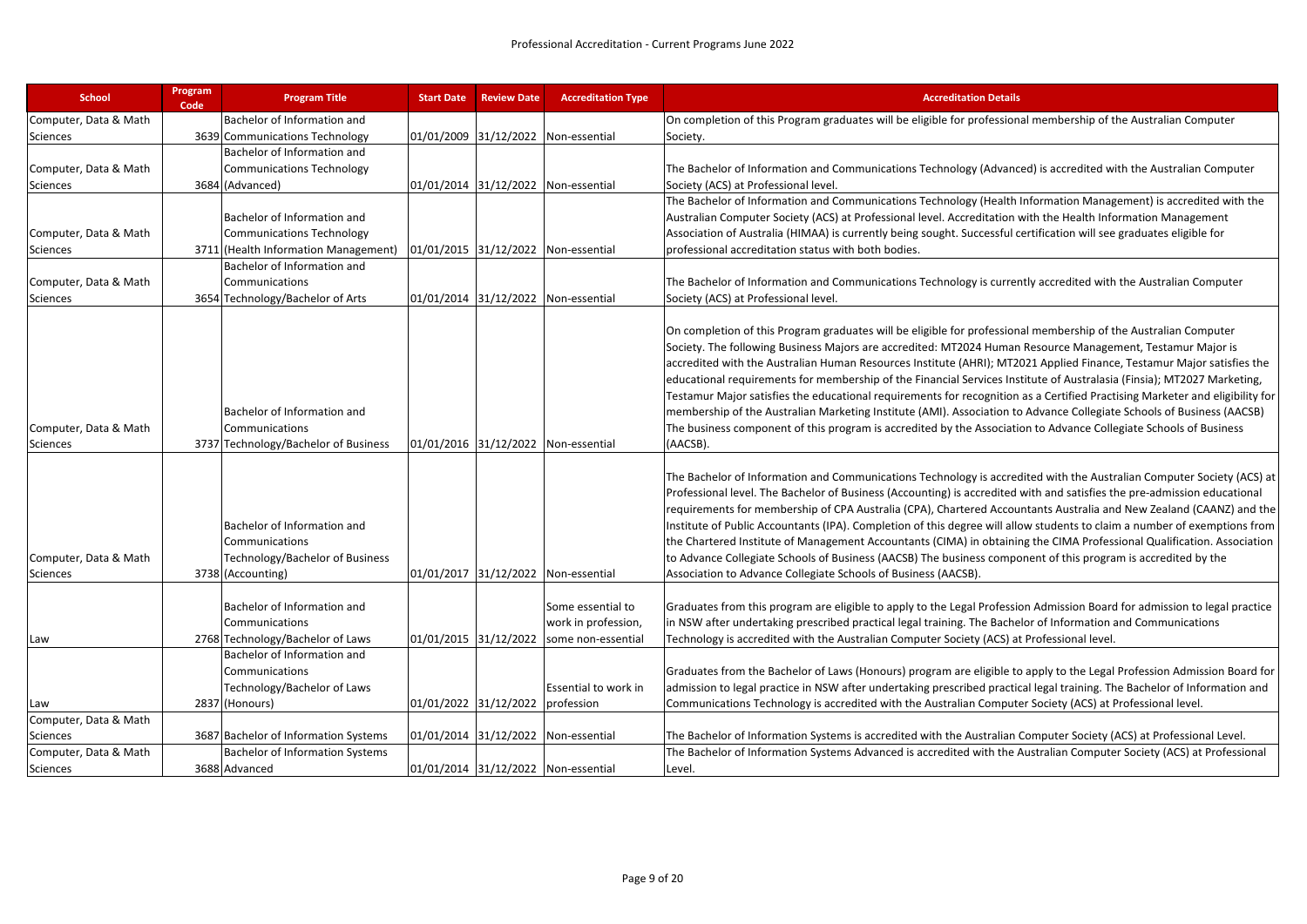| <b>School</b>                     | Program<br>Code | <b>Program Title</b>                                                                             | <b>Start Date</b>     | <b>Review Date</b>    | <b>Accreditation Type</b>                                                            | <b>Accreditation Details</b>                                                                                                                                                                                                                                                                                                                                                                                                                                                                                                                                                                                                                                                                                                                      |
|-----------------------------------|-----------------|--------------------------------------------------------------------------------------------------|-----------------------|-----------------------|--------------------------------------------------------------------------------------|---------------------------------------------------------------------------------------------------------------------------------------------------------------------------------------------------------------------------------------------------------------------------------------------------------------------------------------------------------------------------------------------------------------------------------------------------------------------------------------------------------------------------------------------------------------------------------------------------------------------------------------------------------------------------------------------------------------------------------------------------|
| Computer, Data & Math             |                 | <b>Bachelor of Information Systems</b>                                                           |                       |                       |                                                                                      | Bachelor of Information Systems Advanced is accredited by the Australian Computing Society at the Professional level.<br>For the Business component: Major T041 Human Resource Management is accredited with the Australian Human<br>Resources Institute (AHRI). Major T038 Applied Finance satisfies the educational requirements for membership of the<br>Financial Services Institute of Australasia (Finsia). Major T044 - Marketing satisfies the educational requirements for                                                                                                                                                                                                                                                               |
| Sciences                          |                 | 3745 Advanced/Bachelor of Business                                                               |                       |                       | 01/01/2017 31/12/2022 Non-essential                                                  | recognition as a Certified Practising Marketer and eligibility for membership of the Australian Marketing Institute (AMI).                                                                                                                                                                                                                                                                                                                                                                                                                                                                                                                                                                                                                        |
| Law                               |                 | Bachelor of Information Systems<br>2801 Advanced/Bachelor of Laws                                | 01/01/2018 31/12/2022 |                       | Some essential to<br>work in profession,<br>some non-essential                       | Graduates from this program are eligible to apply to the Legal Profession Admission Board for admission to legal practice<br>in NSW after undertaking prescribed practical legal training. The Bachelor of Information Systems Advanced is accredited<br>with the Australian Computer Society (ACS) at Professional Level.                                                                                                                                                                                                                                                                                                                                                                                                                        |
| Law                               |                 | Bachelor of Information Systems<br>Advanced/Bachelor of Laws<br>2842 (Honours)                   |                       | 01/01/2022 31/12/2022 | Some essential to<br>work in profession,<br>some non-essential                       | Graduates from the Bachelor of Laws (Honours) program are eligible to apply to the Legal Profession Admission Board for<br>admission to legal practice in NSW after undertaking prescribed practical legal training. The Bachelor of Information<br>Systems is accredited with the Australian Computer Society (ACS) at Professional Level.                                                                                                                                                                                                                                                                                                                                                                                                       |
| Computer, Data & Math             |                 | <b>Bachelor of Information</b>                                                                   |                       |                       |                                                                                      | Bachelor of Information Systems is accredited by the Australian Computing Society at the Professional level. For the<br>Business component: Major T041 Human Resource Management is accredited with the Australian Human Resources<br>Institute (AHRI). Major T038 Applied Finance satisfies the educational requirements for membership of the Financial<br>Services Institute of Australasia (Finsia). Major T044 - Marketing satisfies the educational requirements for recognition as<br>a Certified Practising Marketer and eligibility for membership of the Australian Marketing Institute (AMI). Association to<br>Advance Collegiate Schools of Business (AACSB) The business component of this program is accredited by the Association |
| Sciences                          |                 | 3744 Systems/Bachelor of Business                                                                |                       |                       | 01/01/2017 31/12/2022 Non-essential                                                  | to Advance Collegiate Schools of Business (AACSB).                                                                                                                                                                                                                                                                                                                                                                                                                                                                                                                                                                                                                                                                                                |
| Law                               |                 | <b>Bachelor of Information</b><br>2800 Systems/Bachelor of Laws                                  |                       |                       | Some essential to<br>work in profession,<br>01/01/2018 31/12/2022 some non-essential | Graduates from this program are eligible to apply to the Legal Profession Admission Board for admission to legal practice<br>in NSW after undertaking prescribed practical legal training. The Bachelor of Information Systems is accredited with the<br>Australian Computer Society (ACS) at Professional Level.                                                                                                                                                                                                                                                                                                                                                                                                                                 |
| Law                               |                 | <b>Bachelor of Information</b><br>Systems/Bachelor of Laws<br>2841 (Honours)                     | 01/01/2022 31/12/2022 |                       | Some essential to<br>work in profession,<br>some non-essential                       | Graduates from the Bachelor of Laws (Honours) program are eligible to apply to the Legal Profession Admission Board for<br>admission to legal practice in NSW after undertaking prescribed practical legal training. The Bachelor of Information<br>Systems is accredited with the Australian Computer Society (ACS) at Professional Level                                                                                                                                                                                                                                                                                                                                                                                                        |
| <b>Humanities &amp; Comm Arts</b> |                 | <b>Bachelor of International</b><br>1820 Studies/Bachelor of Business                            | 01/01/2016 31/12/2022 |                       | Non-essential /<br>Relates to a major                                                | Testamur Major T038 Applied Finance satisfies the educational requirements for membership of the Financial Services<br>Institute of Australasia (Finsia). Testamur Major T041 Human Resource Management is accredited with the Australian<br>Human Resources Institute (AHRI). Testamur Major T044 Marketing satisfies the educational requirements for<br>recognition as a Certified Practising Marketer and eligibility for membership of the Australian Marketing Institute (AMI).<br>Association to Advance Collegiate Schools of Business (AACSB) The business component of this program is accredited by<br>the Association to Advance Collegiate Schools of Business (AACSB).                                                              |
|                                   |                 | <b>Bachelor of International</b>                                                                 |                       |                       | Essential to work in                                                                 | Graduates from this program are eligible to apply to the Legal Profession Admission Board for admission to legal practice                                                                                                                                                                                                                                                                                                                                                                                                                                                                                                                                                                                                                         |
| Law                               |                 | 2758 Studies/Bachelor of Laws                                                                    | 01/01/2014 1/01/2026  |                       | profession                                                                           | in NSW after undertaking prescribed practical legal training.                                                                                                                                                                                                                                                                                                                                                                                                                                                                                                                                                                                                                                                                                     |
| Law                               |                 | <b>Bachelor of International</b><br>2834 Studies/Bachelor of Laws (Honours) 01/01/2022 1/01/2026 |                       |                       | Essential to work in<br>profession                                                   | Graduates from the Bachelor of Laws (Honours) program are eligible to apply to the Legal Profession Admission Board for<br>admission to legal practice in NSW after undertaking prescribed practical legal training.                                                                                                                                                                                                                                                                                                                                                                                                                                                                                                                              |
|                                   |                 |                                                                                                  |                       |                       | Essential to work in                                                                 | Graduates from this program are eligible to apply to the Legal Profession Admission Board for admission to legal practice                                                                                                                                                                                                                                                                                                                                                                                                                                                                                                                                                                                                                         |
| Law                               |                 | 2501 Bachelor of Laws (Graduate Entry)   01/01/2009   1/01/2026                                  |                       |                       | profession                                                                           | in NSW after undertaking prescribed practical legal training.                                                                                                                                                                                                                                                                                                                                                                                                                                                                                                                                                                                                                                                                                     |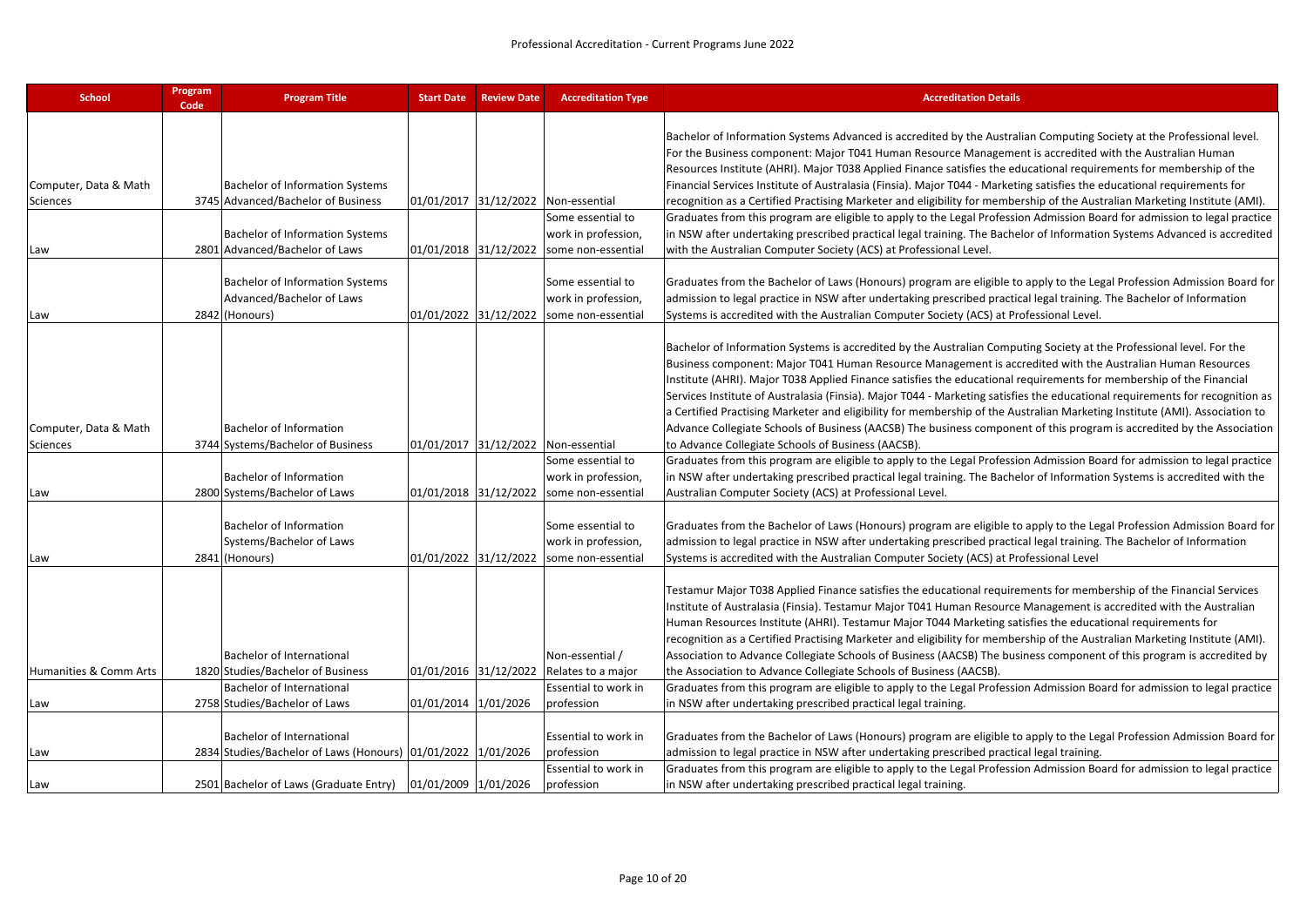| Bachelor of Laws (Graduate Entry)<br>Essential to work in<br>Graduates from the Bachelor of Laws (Honours) program are eligible to apply to the Legal Profession Admission Board for<br>01/01/2022 1/01/2026<br>profession<br>admission to legal practice in NSW after undertaking prescribed practical legal training.<br>2828 (Honours)<br>Law<br>Bachelor of Laws (Non graduate<br>Essential to work in<br>2502 entry)<br>01/01/2009 1/01/2026<br>profession<br>NSW after undertaking prescribed practical legal training.<br>Law<br>Bachelor of Laws (Non Graduate<br>Essential to work in<br>Graduates from the Bachelor of Laws (Honours) program are eligible to apply to the Legal Profession Admission Board for<br>01/01/2022 1/01/2026<br>2829 Entry) (Honours)<br>profession<br>admission to legal practice in NSW after undertaking prescribed practical legal training.<br>Law<br>The Bachelor of Midwifery has accreditation and approval from the Nurses and Midwives Board Australia. From 1 July<br>2010 the approval, recognition and accreditation of programs has been transferred to the Australian Nursing and<br>Midwifery Council (ANMAC). Program accreditation can be checked on their website.<br>http://www.anmac.org.au/accreditation-services. Please note: from 1 July 2020 applicants are to provide evidence of<br>meeting the Nursing and Midwifery Board of Australia, English language skills registration standard prior to enrolling in<br>Essential to work in<br>the program. For further details, refer to the NMBA website http://www.nursingmidwiferyboard.gov.au/Registration-<br>01/01/2013 22/04/2023<br>profession<br><b>Nursing &amp; Midwifery</b><br>4684 Bachelor of Midwifery<br>Standards.aspx<br>Bachelor of Music/Bachelor of<br>Essential to work in<br>The Bachelor of Creative Industries is accredited by professional organisations including the Public Relations Institute of<br>01/01/2017 31/12/2022<br>profession<br>Humanities & Comm Arts<br>1841 Creative Industries<br>Australia (PRIA) and the Media Foundation of Australia (MFA). | <b>School</b> | Program<br><b>Program Title</b><br>Code | <b>Start Date</b> | <b>Review Date</b> | <b>Accreditation Type</b> | <b>Accreditation Details</b>                                                                                               |
|------------------------------------------------------------------------------------------------------------------------------------------------------------------------------------------------------------------------------------------------------------------------------------------------------------------------------------------------------------------------------------------------------------------------------------------------------------------------------------------------------------------------------------------------------------------------------------------------------------------------------------------------------------------------------------------------------------------------------------------------------------------------------------------------------------------------------------------------------------------------------------------------------------------------------------------------------------------------------------------------------------------------------------------------------------------------------------------------------------------------------------------------------------------------------------------------------------------------------------------------------------------------------------------------------------------------------------------------------------------------------------------------------------------------------------------------------------------------------------------------------------------------------------------------------------------------------------------------------------------------------------------------------------------------------------------------------------------------------------------------------------------------------------------------------------------------------------------------------------------------------------------------------------------------------------------------------------------------------------------------------------------------------------------------------------------------------------------------------------|---------------|-----------------------------------------|-------------------|--------------------|---------------------------|----------------------------------------------------------------------------------------------------------------------------|
|                                                                                                                                                                                                                                                                                                                                                                                                                                                                                                                                                                                                                                                                                                                                                                                                                                                                                                                                                                                                                                                                                                                                                                                                                                                                                                                                                                                                                                                                                                                                                                                                                                                                                                                                                                                                                                                                                                                                                                                                                                                                                                            |               |                                         |                   |                    |                           |                                                                                                                            |
|                                                                                                                                                                                                                                                                                                                                                                                                                                                                                                                                                                                                                                                                                                                                                                                                                                                                                                                                                                                                                                                                                                                                                                                                                                                                                                                                                                                                                                                                                                                                                                                                                                                                                                                                                                                                                                                                                                                                                                                                                                                                                                            |               |                                         |                   |                    |                           |                                                                                                                            |
|                                                                                                                                                                                                                                                                                                                                                                                                                                                                                                                                                                                                                                                                                                                                                                                                                                                                                                                                                                                                                                                                                                                                                                                                                                                                                                                                                                                                                                                                                                                                                                                                                                                                                                                                                                                                                                                                                                                                                                                                                                                                                                            |               |                                         |                   |                    |                           | Graduates of this program are eligible to apply to the Legal Profession Admission Board for admission to legal practice in |
|                                                                                                                                                                                                                                                                                                                                                                                                                                                                                                                                                                                                                                                                                                                                                                                                                                                                                                                                                                                                                                                                                                                                                                                                                                                                                                                                                                                                                                                                                                                                                                                                                                                                                                                                                                                                                                                                                                                                                                                                                                                                                                            |               |                                         |                   |                    |                           |                                                                                                                            |
|                                                                                                                                                                                                                                                                                                                                                                                                                                                                                                                                                                                                                                                                                                                                                                                                                                                                                                                                                                                                                                                                                                                                                                                                                                                                                                                                                                                                                                                                                                                                                                                                                                                                                                                                                                                                                                                                                                                                                                                                                                                                                                            |               |                                         |                   |                    |                           |                                                                                                                            |
|                                                                                                                                                                                                                                                                                                                                                                                                                                                                                                                                                                                                                                                                                                                                                                                                                                                                                                                                                                                                                                                                                                                                                                                                                                                                                                                                                                                                                                                                                                                                                                                                                                                                                                                                                                                                                                                                                                                                                                                                                                                                                                            |               |                                         |                   |                    |                           |                                                                                                                            |
|                                                                                                                                                                                                                                                                                                                                                                                                                                                                                                                                                                                                                                                                                                                                                                                                                                                                                                                                                                                                                                                                                                                                                                                                                                                                                                                                                                                                                                                                                                                                                                                                                                                                                                                                                                                                                                                                                                                                                                                                                                                                                                            |               |                                         |                   |                    |                           |                                                                                                                            |
|                                                                                                                                                                                                                                                                                                                                                                                                                                                                                                                                                                                                                                                                                                                                                                                                                                                                                                                                                                                                                                                                                                                                                                                                                                                                                                                                                                                                                                                                                                                                                                                                                                                                                                                                                                                                                                                                                                                                                                                                                                                                                                            |               |                                         |                   |                    |                           |                                                                                                                            |
|                                                                                                                                                                                                                                                                                                                                                                                                                                                                                                                                                                                                                                                                                                                                                                                                                                                                                                                                                                                                                                                                                                                                                                                                                                                                                                                                                                                                                                                                                                                                                                                                                                                                                                                                                                                                                                                                                                                                                                                                                                                                                                            |               |                                         |                   |                    |                           |                                                                                                                            |
|                                                                                                                                                                                                                                                                                                                                                                                                                                                                                                                                                                                                                                                                                                                                                                                                                                                                                                                                                                                                                                                                                                                                                                                                                                                                                                                                                                                                                                                                                                                                                                                                                                                                                                                                                                                                                                                                                                                                                                                                                                                                                                            |               |                                         |                   |                    |                           |                                                                                                                            |
|                                                                                                                                                                                                                                                                                                                                                                                                                                                                                                                                                                                                                                                                                                                                                                                                                                                                                                                                                                                                                                                                                                                                                                                                                                                                                                                                                                                                                                                                                                                                                                                                                                                                                                                                                                                                                                                                                                                                                                                                                                                                                                            |               |                                         |                   |                    |                           |                                                                                                                            |
|                                                                                                                                                                                                                                                                                                                                                                                                                                                                                                                                                                                                                                                                                                                                                                                                                                                                                                                                                                                                                                                                                                                                                                                                                                                                                                                                                                                                                                                                                                                                                                                                                                                                                                                                                                                                                                                                                                                                                                                                                                                                                                            |               |                                         |                   |                    |                           |                                                                                                                            |
|                                                                                                                                                                                                                                                                                                                                                                                                                                                                                                                                                                                                                                                                                                                                                                                                                                                                                                                                                                                                                                                                                                                                                                                                                                                                                                                                                                                                                                                                                                                                                                                                                                                                                                                                                                                                                                                                                                                                                                                                                                                                                                            |               |                                         |                   |                    |                           |                                                                                                                            |
|                                                                                                                                                                                                                                                                                                                                                                                                                                                                                                                                                                                                                                                                                                                                                                                                                                                                                                                                                                                                                                                                                                                                                                                                                                                                                                                                                                                                                                                                                                                                                                                                                                                                                                                                                                                                                                                                                                                                                                                                                                                                                                            |               |                                         |                   |                    |                           |                                                                                                                            |
|                                                                                                                                                                                                                                                                                                                                                                                                                                                                                                                                                                                                                                                                                                                                                                                                                                                                                                                                                                                                                                                                                                                                                                                                                                                                                                                                                                                                                                                                                                                                                                                                                                                                                                                                                                                                                                                                                                                                                                                                                                                                                                            |               |                                         |                   |                    |                           |                                                                                                                            |
|                                                                                                                                                                                                                                                                                                                                                                                                                                                                                                                                                                                                                                                                                                                                                                                                                                                                                                                                                                                                                                                                                                                                                                                                                                                                                                                                                                                                                                                                                                                                                                                                                                                                                                                                                                                                                                                                                                                                                                                                                                                                                                            |               |                                         |                   |                    |                           | The Bachelor of Nursing has accreditation and approval from the Nurses and Midwives Board Australia. From 1 July 2010      |
| the approval, recognition and accreditation of program has been transferred to the Australian Nursing and Midwifery                                                                                                                                                                                                                                                                                                                                                                                                                                                                                                                                                                                                                                                                                                                                                                                                                                                                                                                                                                                                                                                                                                                                                                                                                                                                                                                                                                                                                                                                                                                                                                                                                                                                                                                                                                                                                                                                                                                                                                                        |               |                                         |                   |                    |                           |                                                                                                                            |
| Accreditation Council (ANMAC). Program accreditation can be checked on their website<br>http://www.anmac.org.au/accreditation-services. Please note: from 1 July 2020 International applicants are to provide                                                                                                                                                                                                                                                                                                                                                                                                                                                                                                                                                                                                                                                                                                                                                                                                                                                                                                                                                                                                                                                                                                                                                                                                                                                                                                                                                                                                                                                                                                                                                                                                                                                                                                                                                                                                                                                                                              |               |                                         |                   |                    |                           |                                                                                                                            |
| evidence of meeting the Nursing and Midwifery Board of Australia, English language skills registration standard prior to                                                                                                                                                                                                                                                                                                                                                                                                                                                                                                                                                                                                                                                                                                                                                                                                                                                                                                                                                                                                                                                                                                                                                                                                                                                                                                                                                                                                                                                                                                                                                                                                                                                                                                                                                                                                                                                                                                                                                                                   |               |                                         |                   |                    |                           |                                                                                                                            |
| Essential to work in<br>enrolling in the program For further details, refer to the NMBA website:                                                                                                                                                                                                                                                                                                                                                                                                                                                                                                                                                                                                                                                                                                                                                                                                                                                                                                                                                                                                                                                                                                                                                                                                                                                                                                                                                                                                                                                                                                                                                                                                                                                                                                                                                                                                                                                                                                                                                                                                           |               |                                         |                   |                    |                           |                                                                                                                            |
| Nursing & Midwifery<br>4691 Bachelor of Nursing<br>01/01/2013 3/04/2023<br>profession<br>http://www.nursingmidwiferyboard.gov.au/Registration-Standards.aspx                                                                                                                                                                                                                                                                                                                                                                                                                                                                                                                                                                                                                                                                                                                                                                                                                                                                                                                                                                                                                                                                                                                                                                                                                                                                                                                                                                                                                                                                                                                                                                                                                                                                                                                                                                                                                                                                                                                                               |               |                                         |                   |                    |                           |                                                                                                                            |
|                                                                                                                                                                                                                                                                                                                                                                                                                                                                                                                                                                                                                                                                                                                                                                                                                                                                                                                                                                                                                                                                                                                                                                                                                                                                                                                                                                                                                                                                                                                                                                                                                                                                                                                                                                                                                                                                                                                                                                                                                                                                                                            |               |                                         |                   |                    |                           |                                                                                                                            |
|                                                                                                                                                                                                                                                                                                                                                                                                                                                                                                                                                                                                                                                                                                                                                                                                                                                                                                                                                                                                                                                                                                                                                                                                                                                                                                                                                                                                                                                                                                                                                                                                                                                                                                                                                                                                                                                                                                                                                                                                                                                                                                            |               |                                         |                   |                    |                           | The Bachelor of Nursing has accreditation from the Australian Nursing and Midwifery Accreditation Council (ANMAC) and      |
|                                                                                                                                                                                                                                                                                                                                                                                                                                                                                                                                                                                                                                                                                                                                                                                                                                                                                                                                                                                                                                                                                                                                                                                                                                                                                                                                                                                                                                                                                                                                                                                                                                                                                                                                                                                                                                                                                                                                                                                                                                                                                                            |               |                                         |                   |                    |                           | approval from the Nursing and Midwifery Board Australia (NMBA). On successful completion of the course, students will      |
| be eligible for registration as a nurse (Division 1) with the Nursing and Midwifery Board of Australia. Please note: from 1                                                                                                                                                                                                                                                                                                                                                                                                                                                                                                                                                                                                                                                                                                                                                                                                                                                                                                                                                                                                                                                                                                                                                                                                                                                                                                                                                                                                                                                                                                                                                                                                                                                                                                                                                                                                                                                                                                                                                                                |               |                                         |                   |                    |                           |                                                                                                                            |
| July 2020 International applicants are to provide evidence of meeting the Nursing and Midwifery Board of Australia,                                                                                                                                                                                                                                                                                                                                                                                                                                                                                                                                                                                                                                                                                                                                                                                                                                                                                                                                                                                                                                                                                                                                                                                                                                                                                                                                                                                                                                                                                                                                                                                                                                                                                                                                                                                                                                                                                                                                                                                        |               |                                         |                   |                    |                           |                                                                                                                            |
| Essential to work in<br>English language skills registration standard prior to enrolling in the program For further details, refer to the NMBA<br>01/01/2020 3/04/2023<br><b>Nursing &amp; Midwifery</b><br>profession                                                                                                                                                                                                                                                                                                                                                                                                                                                                                                                                                                                                                                                                                                                                                                                                                                                                                                                                                                                                                                                                                                                                                                                                                                                                                                                                                                                                                                                                                                                                                                                                                                                                                                                                                                                                                                                                                     |               |                                         |                   |                    |                           |                                                                                                                            |
| 4780 Bachelor of Nursing - WSU Online<br>website: http://www.nursingmidwiferyboard.gov.au/Registration-Standards.aspx<br>Essential to work in                                                                                                                                                                                                                                                                                                                                                                                                                                                                                                                                                                                                                                                                                                                                                                                                                                                                                                                                                                                                                                                                                                                                                                                                                                                                                                                                                                                                                                                                                                                                                                                                                                                                                                                                                                                                                                                                                                                                                              |               |                                         |                   |                    |                           |                                                                                                                            |
| 01/01/2018 3/04/2023<br>Nursing & Midwifery<br>4693 Bachelor of Nursing (Advanced)<br>profession                                                                                                                                                                                                                                                                                                                                                                                                                                                                                                                                                                                                                                                                                                                                                                                                                                                                                                                                                                                                                                                                                                                                                                                                                                                                                                                                                                                                                                                                                                                                                                                                                                                                                                                                                                                                                                                                                                                                                                                                           |               |                                         |                   |                    |                           |                                                                                                                            |
| <b>Bachelor of Nursing (Graduate</b><br>Essential to work in                                                                                                                                                                                                                                                                                                                                                                                                                                                                                                                                                                                                                                                                                                                                                                                                                                                                                                                                                                                                                                                                                                                                                                                                                                                                                                                                                                                                                                                                                                                                                                                                                                                                                                                                                                                                                                                                                                                                                                                                                                               |               |                                         |                   |                    |                           |                                                                                                                            |
| 4692 Entry)<br>01/01/2014 3/04/2023<br>profession<br>Nursing & Midwifery                                                                                                                                                                                                                                                                                                                                                                                                                                                                                                                                                                                                                                                                                                                                                                                                                                                                                                                                                                                                                                                                                                                                                                                                                                                                                                                                                                                                                                                                                                                                                                                                                                                                                                                                                                                                                                                                                                                                                                                                                                   |               |                                         |                   |                    |                           |                                                                                                                            |
|                                                                                                                                                                                                                                                                                                                                                                                                                                                                                                                                                                                                                                                                                                                                                                                                                                                                                                                                                                                                                                                                                                                                                                                                                                                                                                                                                                                                                                                                                                                                                                                                                                                                                                                                                                                                                                                                                                                                                                                                                                                                                                            |               |                                         |                   |                    |                           | The Bachelor of Occupational Therapy is accredited by the Occupational Therapy Council of Australia (Ltd) and approved     |
| by the Occupational Therapy Board of Australia. Graduates will be eligible to apply for registration as an occupational                                                                                                                                                                                                                                                                                                                                                                                                                                                                                                                                                                                                                                                                                                                                                                                                                                                                                                                                                                                                                                                                                                                                                                                                                                                                                                                                                                                                                                                                                                                                                                                                                                                                                                                                                                                                                                                                                                                                                                                    |               |                                         |                   |                    |                           |                                                                                                                            |
| Essential to work in<br>therapist with the Occupational Therapy Board of Australia (OTBA). The program is also approved by the World                                                                                                                                                                                                                                                                                                                                                                                                                                                                                                                                                                                                                                                                                                                                                                                                                                                                                                                                                                                                                                                                                                                                                                                                                                                                                                                                                                                                                                                                                                                                                                                                                                                                                                                                                                                                                                                                                                                                                                       |               |                                         |                   |                    |                           |                                                                                                                            |
| 01/01/2015 31/12/2023<br><b>Health Sciences</b><br>4711 Bachelor of Occupational Therapy<br>profession<br>Federation of Occupational Therapists.                                                                                                                                                                                                                                                                                                                                                                                                                                                                                                                                                                                                                                                                                                                                                                                                                                                                                                                                                                                                                                                                                                                                                                                                                                                                                                                                                                                                                                                                                                                                                                                                                                                                                                                                                                                                                                                                                                                                                           |               |                                         |                   |                    |                           |                                                                                                                            |
|                                                                                                                                                                                                                                                                                                                                                                                                                                                                                                                                                                                                                                                                                                                                                                                                                                                                                                                                                                                                                                                                                                                                                                                                                                                                                                                                                                                                                                                                                                                                                                                                                                                                                                                                                                                                                                                                                                                                                                                                                                                                                                            |               |                                         |                   |                    |                           | The Bachelor of Occupational Therapy (Honours) is accredited by the Occupational Therapy Council of Australia (Ltd) and    |
| approved by the Occupational Therapy Board of Australia. Graduates will be eligible to apply for registration as an<br>occupational therapist with the Occupational Therapy Board of Australia (OTBA). The program is also approved by the<br>Essential to work in                                                                                                                                                                                                                                                                                                                                                                                                                                                                                                                                                                                                                                                                                                                                                                                                                                                                                                                                                                                                                                                                                                                                                                                                                                                                                                                                                                                                                                                                                                                                                                                                                                                                                                                                                                                                                                         |               |                                         |                   |                    |                           |                                                                                                                            |
| <b>Bachelor of Occupational Therapy</b><br>01/01/2015 31/12/2023 profession<br>4712 (Honours)<br>World Federation of Occupational Therapists.<br><b>Health Sciences</b>                                                                                                                                                                                                                                                                                                                                                                                                                                                                                                                                                                                                                                                                                                                                                                                                                                                                                                                                                                                                                                                                                                                                                                                                                                                                                                                                                                                                                                                                                                                                                                                                                                                                                                                                                                                                                                                                                                                                    |               |                                         |                   |                    |                           |                                                                                                                            |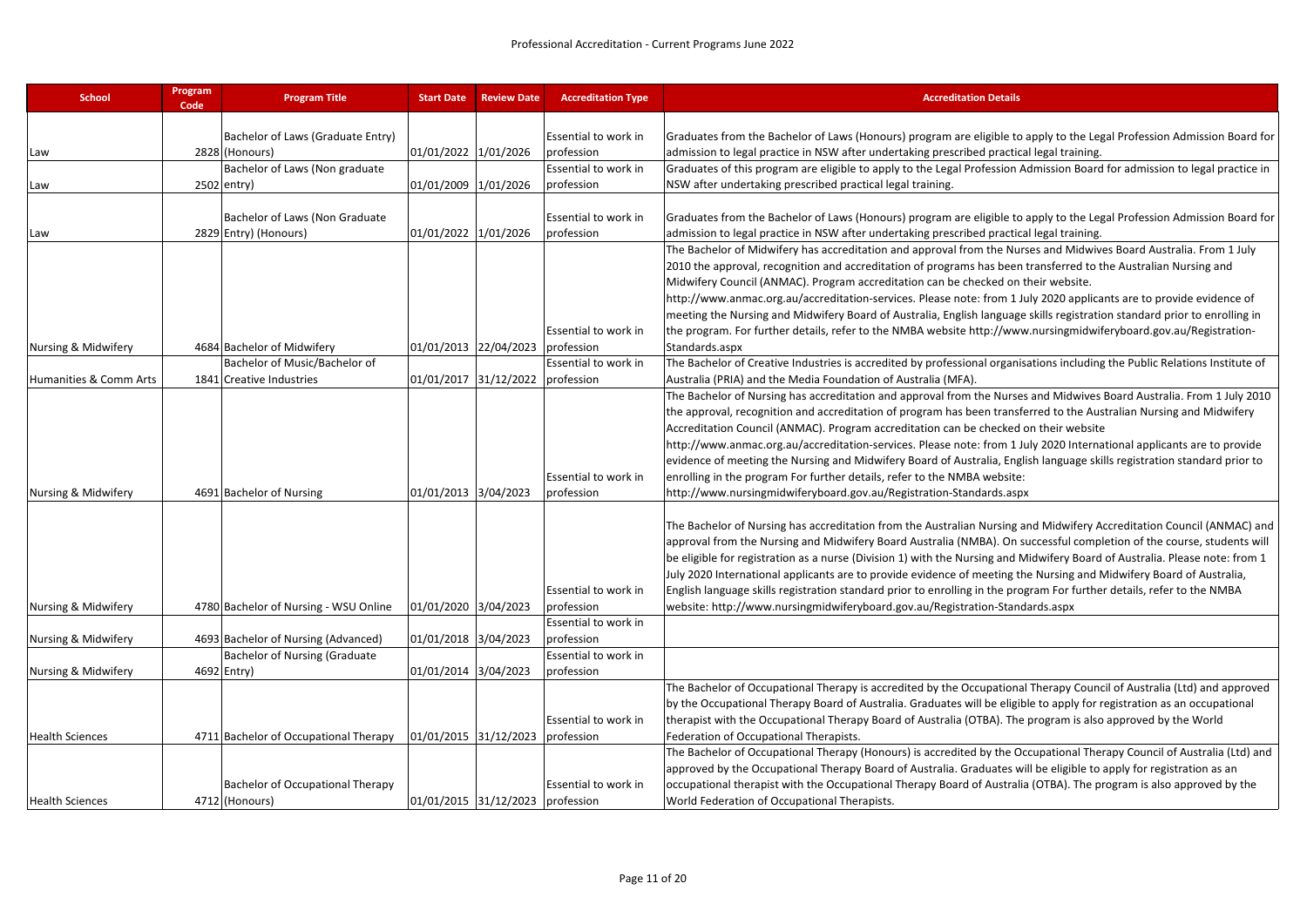| <b>School</b>          | Program<br>Code | <b>Program Title</b>                  | <b>Start Date</b>     | <b>Review Date</b>               | <b>Accreditation Type</b>           | <b>Accreditation Details</b>                                                                                                  |
|------------------------|-----------------|---------------------------------------|-----------------------|----------------------------------|-------------------------------------|-------------------------------------------------------------------------------------------------------------------------------|
|                        |                 |                                       |                       |                                  | Essential to work in                | The Bachelor of Physiotherapy and Bachelor of Physiotherapy (Hons) are accredited by the Australian Physiotherapy             |
| <b>Health Sciences</b> |                 | 4706 Bachelor of Physiotherapy        | 01/01/2017 31/12/2025 |                                  | profession                          | Council and are approved programs of study by the Physiotherapy Board of Australia.                                           |
|                        |                 | Bachelor of Physiotherapy             |                       |                                  | Essential to work in                | The Bachelor of Physiotherapy and Bachelor of Physiotherapy (Hons) are accredited by the Australian Physiotherapy             |
| <b>Health Sciences</b> |                 | 4733 (Honours)                        |                       | 01/01/2017 31/12/2025            | profession                          | Council and are approved programs of study by the Physiotherapy Board of Australia.                                           |
|                        |                 | Bachelor of Planning (Pathway to      |                       |                                  |                                     |                                                                                                                               |
|                        |                 | Master of Urban Management and        |                       |                                  |                                     | This program, when completed in conjunction with the Master of Urban Management and Planning, is accredited by the            |
| Social Sciences        |                 | 1732 Planning)                        |                       |                                  | 01/01/2015 31/12/2023 Non-essential | Planning Institute of Australia (PIA).                                                                                        |
|                        |                 |                                       |                       |                                  |                                     | The Western Sydney University Bachelor of Podiatric Medicine is an accredited program of study and students are               |
|                        |                 |                                       |                       |                                  | Essential to work in                | eligible to register with the Australian Health Practitioner Regulation Agency. This program has been accredited by           |
| <b>Health Sciences</b> |                 | 4708 Bachelor of Podiatric Medicine   | 01/01/2015 7/06/2024  |                                  | profession                          | Australia and New Zealand Podiatry Accreditation Council (ANZPAC).                                                            |
|                        |                 |                                       |                       |                                  |                                     | The Western Sydney University Bachelor of Podiatric Medicine (Honours) is an accredited program of study and students         |
|                        |                 | <b>Bachelor of Podiatric Medicine</b> |                       |                                  | Essential to work in                | are eligible to register with the Australian Health Practitioner Regulation Agency. This program has been accredited by       |
| <b>Health Sciences</b> |                 | 4709 (Honours)                        | 01/01/2015 7/06/2024  |                                  | profession                          | Australia and New Zealand Podiatry Accreditation Council (ANZPAC).                                                            |
|                        |                 |                                       |                       |                                  |                                     |                                                                                                                               |
|                        |                 |                                       |                       |                                  |                                     | Developed in collaboration with NSW Police Force and other law enforcement and criminal justice agencies, the program         |
|                        |                 |                                       |                       |                                  |                                     | partially fulfils the academic requirements for employment with them. Graduates seeking employment will be required           |
|                        |                 |                                       |                       |                                  |                                     | to meet the entry standards of NSW Police Force on a competitive basis, for example in relation to fitness and other          |
|                        |                 |                                       |                       |                                  | Essential to work in                | aspects of professional suitability. After successful completion of the CSU "University Certificate in Workforce Essentials", |
| Social Sciences        |                 | 1844 Bachelor of Policing             | 01/01/2017  n/a       |                                  | profession                          | this degree gives students the maximum academic suitability points for recruitment to NSW Police Force.                       |
|                        |                 | Bachelor of Psychological and Social  |                       |                                  | Essential to work in                | This program is accredited by the Australian Psychology Accreditation Council (APAC) on the basis that it meets all the       |
| Psychology             |                 | 1910 Sciences                         | 01/01/2022 31/12/2026 |                                  | profession                          | APAC Accreditation Standards.                                                                                                 |
|                        |                 | Bachelor of Psychological Science     |                       |                                  | Essential to work in                | This program is accredited by the Australian Psychology Accreditation Council (APAC) on the basis that it meets all the       |
| Psychology             |                 | 1905 (Honours)                        | 01/01/2022 31/12/2026 |                                  | profession                          | APAC Accreditation Standards (June 2010) for a fourth year sequence of study in psychology.                                   |
|                        |                 | Bachelor of Psychological Science     |                       |                                  | Essential to work in                | This course is accredited by the Australian Psychology Accreditation Council (APAC) on the basis that it meets all the        |
| Psychology             |                 | 1906 and Criminology                  | 01/01/2022 31/12/2026 |                                  | profession                          | APAC Accreditation Standards.                                                                                                 |
|                        |                 | Bachelor of Psychological Studies     |                       |                                  | Essential to work in                | This program is accredited by the Australian Psychology Accreditation Council (APAC) on the basis that it meets all the       |
| Psychology             |                 | 1835 (exit only)                      |                       | 01/01/2018 31/12/2026 profession |                                     | APAC Accreditation Standards (June 2010) for a three year sequence of study in psychology.                                    |
|                        |                 |                                       |                       |                                  |                                     | This program is accredited by the Australian Psychology Accreditation Council (APAC) on the basis that it meets all the       |
|                        |                 |                                       |                       |                                  | Essential to work in                | APAC Accreditation Standards (June 2010) for a four year sequence of study in psychology. This program has been               |
| Psychology             |                 | 1865 Bachelor of Psychology (Honours) |                       | 01/01/2018 31/12/2026 profession |                                     | submitted for re-accreditation for five years from 2022.                                                                      |
|                        |                 |                                       |                       |                                  |                                     | T076 Environmental Health when undertaken within the Bachelor of Science has Conditional Provisional Accreditation            |
| Science                |                 | 3754 Bachelor of Science              |                       |                                  | 01/01/2020 31/05/2024 Non-essential | with Environmental Health Australia.                                                                                          |
|                        |                 |                                       |                       |                                  |                                     |                                                                                                                               |
|                        |                 |                                       |                       |                                  |                                     | Testamur Major T038 - Applied Finance satisfies the educational requirements for membership of the Financial Services         |
|                        |                 |                                       |                       |                                  |                                     | Institute of Australasia (Finsia). Testamur Major T041 - Human Resource Management (including online) is accredited           |
|                        |                 |                                       |                       |                                  |                                     | with the Australian Human Resources Institute (AHRI). Testamur Major T044 - Marketing satisfies the educational               |
|                        |                 |                                       |                       |                                  |                                     | requirements for recognition as a Certified Practising Marketer and eligibility for membership of the Australian Marketing    |
|                        |                 | Bachelor of Science/Bachelor of       |                       |                                  |                                     | Institute (AMI). Association to Advance Collegiate Schools of Business (AACSB) The business component of this program is      |
| Science                |                 | 4748 Business                         | 01/01/2018 1/11/2026  |                                  | Non-essential                       | accredited by the Association to Advance Collegiate Schools of Business (AACSB).                                              |
|                        |                 | Bachelor of Science/Bachelor of       |                       |                                  | Essential to work in                | Graduates from the Bachelor of Laws are eligible to apply to the Legal Profession Admission Board for admission to legal      |
| Law                    |                 | 2743 Laws                             | 01/01/2013 1/01/2026  |                                  | profession                          | practice in NSW after undertaking prescribed practical legal training.                                                        |
|                        |                 |                                       |                       |                                  |                                     |                                                                                                                               |
|                        |                 | Bachelor of Science/Bachelor of       |                       |                                  | Essential to work in                | Graduates from the Bachelor of Laws (Honours) program are eligible to apply to the Legal Profession Admission Board for       |
| Law                    |                 | 2832 Laws (Honours)                   | 01/01/2022 1/01/2026  |                                  | profession                          | admission to legal practice in NSW after undertaking prescribed practical legal training. Inherent requirements               |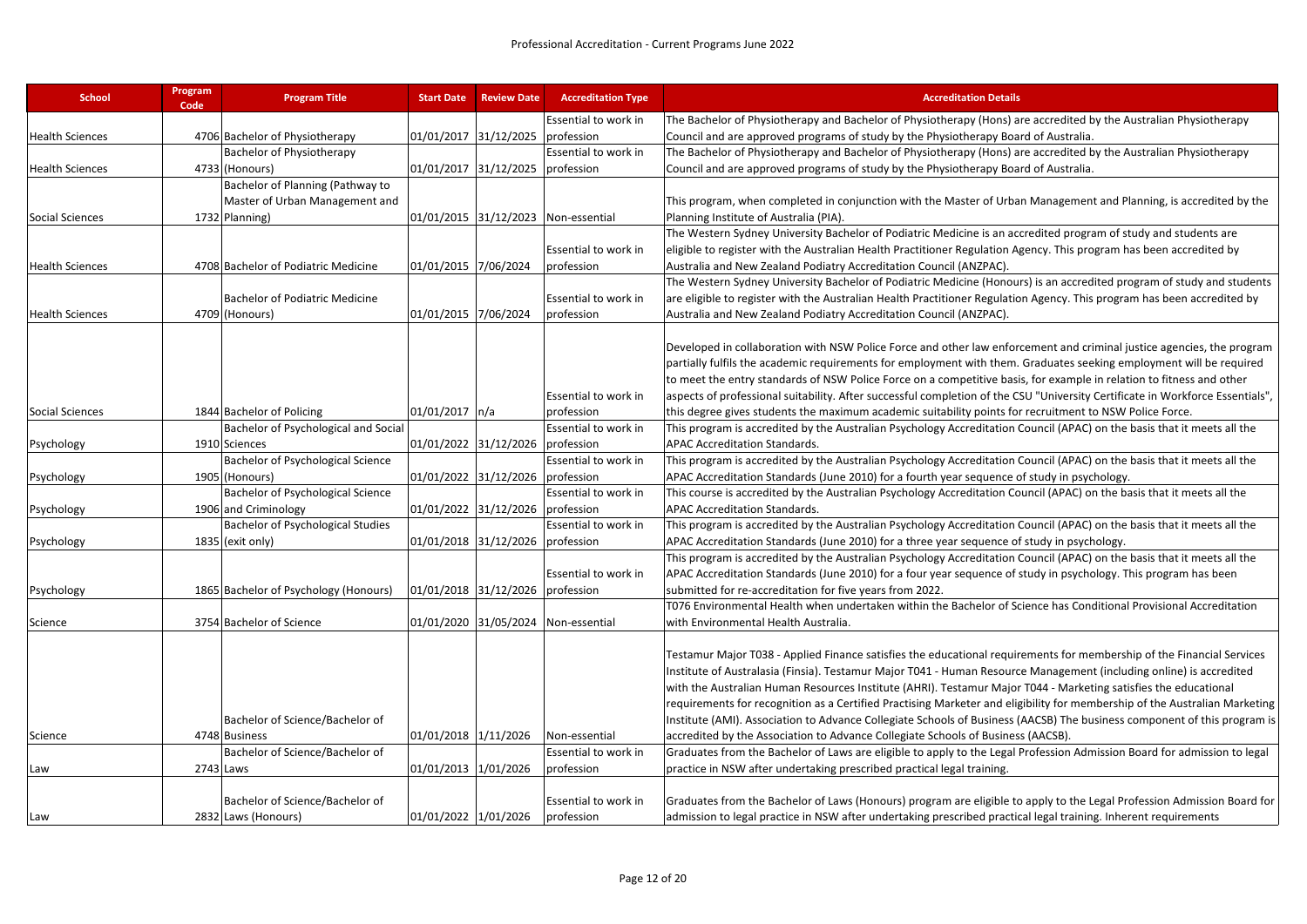| <b>School</b>                     | Program<br>Code | <b>Program Title</b>                                                                               | <b>Start Date</b>     | <b>Review Date</b>               | <b>Accreditation Type</b>                | <b>Accreditation Details</b>                                                                                                                                                                                                                                                                                                                                                                                                                                                                                                                                                                                                                                                                                                                                                                                                                                                                                                                                                                                                                                                                                                                                                    |
|-----------------------------------|-----------------|----------------------------------------------------------------------------------------------------|-----------------------|----------------------------------|------------------------------------------|---------------------------------------------------------------------------------------------------------------------------------------------------------------------------------------------------------------------------------------------------------------------------------------------------------------------------------------------------------------------------------------------------------------------------------------------------------------------------------------------------------------------------------------------------------------------------------------------------------------------------------------------------------------------------------------------------------------------------------------------------------------------------------------------------------------------------------------------------------------------------------------------------------------------------------------------------------------------------------------------------------------------------------------------------------------------------------------------------------------------------------------------------------------------------------|
|                                   |                 | Bachelor of Social Science/Bachelor                                                                |                       |                                  | Essential to work in                     | Graduates from the Bachelor of Laws are eligible to apply to the Legal Profession Admission Board for admission to legal                                                                                                                                                                                                                                                                                                                                                                                                                                                                                                                                                                                                                                                                                                                                                                                                                                                                                                                                                                                                                                                        |
| Law                               |                 | 2538 of Laws                                                                                       | 01/01/2010 1/01/2026  |                                  | profession                               | practice in NSW after undertaking prescribed practical legal training.                                                                                                                                                                                                                                                                                                                                                                                                                                                                                                                                                                                                                                                                                                                                                                                                                                                                                                                                                                                                                                                                                                          |
| Law                               |                 | Bachelor of Social Science/Bachelor<br>2831 of Laws (Honours)                                      | 01/01/2022 1/01/2026  |                                  | Essential to work in<br>profession       | Graduates from the Bachelor of Laws (Honours) program are eligible to apply to the Legal Profession Admission Board for<br>admission to legal practice in NSW after undertaking prescribed practical legal training.                                                                                                                                                                                                                                                                                                                                                                                                                                                                                                                                                                                                                                                                                                                                                                                                                                                                                                                                                            |
| <b>Social Sciences</b>            |                 | 1666 Bachelor of Social Work                                                                       |                       |                                  | 01/01/2011 30/06/2024 Non-essential      | This program is accredited by the Australian Association of Social Workers (AASW) and graduates are eligible for<br>membership of the AASW.                                                                                                                                                                                                                                                                                                                                                                                                                                                                                                                                                                                                                                                                                                                                                                                                                                                                                                                                                                                                                                     |
| <b>Health Sciences</b>            |                 | <b>Bachelor of Traditional Chinese</b><br>4710 Medicine                                            | $01/01/2015$  n/a     |                                  | Essential to work in<br>profession       | The Bachelor of Traditional Chinese Medicine has been approved as meeting the accreditation requirements of the<br>Chinese Medicine Board of Australia to qualify graduates for general registration in the three divisions of Acupuncturist,<br>Chinese Herbal Medicine Practitioner and Chinese Herbal Dispenser.                                                                                                                                                                                                                                                                                                                                                                                                                                                                                                                                                                                                                                                                                                                                                                                                                                                             |
| Humanities & Comm Arts            |                 | Diploma in Arts/Bachelor of Arts<br>6041 (Interpreting and Translation)                            |                       | 01/01/2019 31/12/2023 profession | Essential to work in                     | The Bachelor of Arts (Interpreting and Translation) is an Endorsed Qualification for the National Accreditation Authority<br>for Translators and Interpreters (NAATI) at the Certified Interpreter and Translator level (formerly Level 3). Students who<br>wish to sit for NAATI Certification must pass the subject LANG 3067  . Students who are unable to pass this subject will be<br>able to graduate with the Bachelor of Arts (Interpreting and Translation Studies) as an alternative exit, provided they pass<br>an alternative subject of 10 credit points.                                                                                                                                                                                                                                                                                                                                                                                                                                                                                                                                                                                                          |
| <b>Business</b>                   |                 | Diploma in Business/Bachelor of<br>6037 Business                                                   |                       |                                  | 01/01/2017 31/12/2022 Relates to a Major | Where the full recommended subject sequence of the major is satisfactorily completed: Accounting, Testamur Major is<br>accredited with CPA Australia, Chartered Accountants Australia and New Zealand (CAANZ) and the Institute of Public<br>Accountants (IPA). Applied Finance, Testamur Major satisfies the educational requirements for membership of the<br>Financial Services Institute of Australasia (Finsia). Human Resource Management, Testamur Major Is accredited with the<br>Australian Human Resources Institute (AHRI). Marketing, Testamur Major satisfies the educational requirements for<br>recognition as a Certified Practising Marketer and eligibility for membership of the Australian Marketing Institute (AMI).<br>Property, Testamur Major is accredited by the Australian Property Institute (API) and, depending on electives chosen,<br>students may be eligible for API Certified Practising Valuer (CPV) certification. Students, depending on chosen electives,<br>are also eligible for API certifications of Certified Property Practitioner, Certified Property Manager, Certified Asset<br>Manager and Certified Development Practitioner. |
| Humanities & Comm Arts            |                 | Diploma in<br>Communication/Bachelor of<br>6007 Communication                                      |                       |                                  | 01/01/2017 31/12/2022 Non-essential      | The Bachelor of Communication is accredited by professional organisations including the Public Relations Institute of<br>Australia (PRIA) and the Media Foundation of Australia (MFA).                                                                                                                                                                                                                                                                                                                                                                                                                                                                                                                                                                                                                                                                                                                                                                                                                                                                                                                                                                                          |
| Humanities & Comm Arts            |                 | Diploma in<br>Communication/Bachelor of<br>6009 Creative Industries                                | 01/01/2017 31/12/2022 |                                  | Essential to work in<br>profession       | The Bachelor of Creative Industries (PR) is accredited by the Public Relations Institute of Australia (PRIA).                                                                                                                                                                                                                                                                                                                                                                                                                                                                                                                                                                                                                                                                                                                                                                                                                                                                                                                                                                                                                                                                   |
| Humanities & Comm Arts            |                 | Diploma in Design/Bachelor of<br>6011 Design (Visual Communication)                                | 01/01/2017  n/a       |                                  | Non-essential                            | Graduates are eligible for membership of the Design Institute of Australia (DIA) and the Australian Graphic Design<br>Association (AGDA).                                                                                                                                                                                                                                                                                                                                                                                                                                                                                                                                                                                                                                                                                                                                                                                                                                                                                                                                                                                                                                       |
| <b>Health Sciences</b>            |                 | Diploma in Health Science/Bachelor<br>6000 of Health Science                                       |                       |                                  | 01/01/2017 17/10/2022 Relates to a Major | The Bachelor of Health Science (Health Service Management) has Professional Accreditation with the Australasian<br>College of Health Service Management (ACHSM). The Bachelor of Health Science (Therapeutic Recreation) has been<br>granted accreditation from Diversional Therapy Australia (DTA).                                                                                                                                                                                                                                                                                                                                                                                                                                                                                                                                                                                                                                                                                                                                                                                                                                                                            |
| <b>Health Sciences</b>            |                 | Graduate Diploma in Aged Care<br>4757 Management                                                   |                       |                                  | 01/01/2020 31/12/2025 Non-essential      | The Graduate Diploma in Aged Care Management has Professional Accreditation with the Australasian College of Health<br>Service Management (ACHSM).                                                                                                                                                                                                                                                                                                                                                                                                                                                                                                                                                                                                                                                                                                                                                                                                                                                                                                                                                                                                                              |
| Computer, Data & Math<br>Sciences |                 | Diploma in Information and<br>Communications<br>Technology/Bachelor of<br>6040 Information Systems |                       | 01/01/2018 31/12/2023 profession | Essential to work in                     | The Bachelor of Information Systems is accredited by the Australian Computer Society.                                                                                                                                                                                                                                                                                                                                                                                                                                                                                                                                                                                                                                                                                                                                                                                                                                                                                                                                                                                                                                                                                           |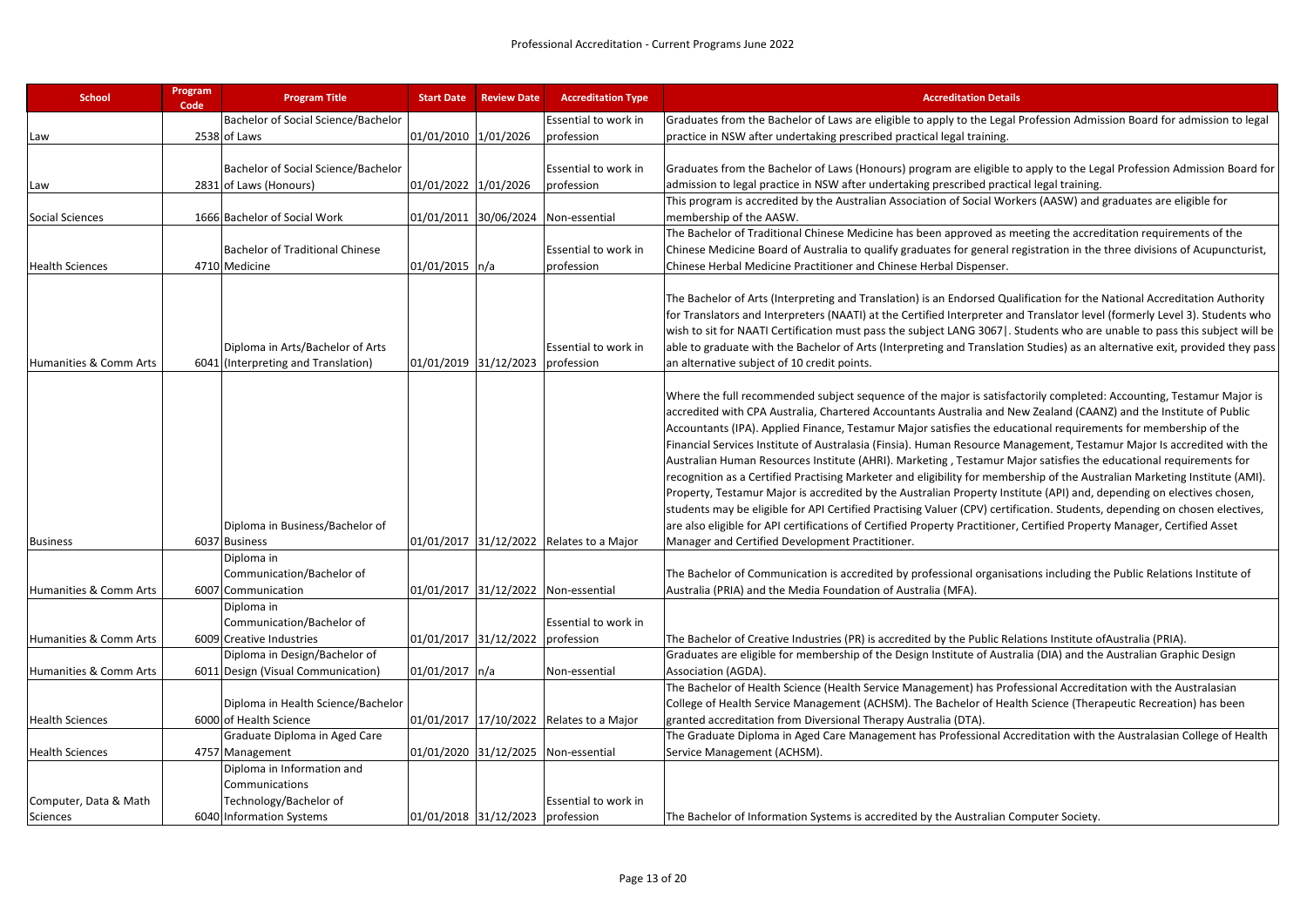| <b>School</b>           | Program<br>Code | <b>Program Title</b>                  | <b>Start Date</b>     | <b>Review Date</b>               | <b>Accreditation Type</b>           | <b>Accreditation Details</b>                                                                                                  |
|-------------------------|-----------------|---------------------------------------|-----------------------|----------------------------------|-------------------------------------|-------------------------------------------------------------------------------------------------------------------------------|
|                         |                 |                                       |                       |                                  | Essential to work in                | The Western Sydney University medical program is fully accredited by the Australian Medical Council. Graduates will be        |
| Medicine                |                 | 4758 Doctor of Medicine               | 01/01/2019 31/03/2027 |                                  | profession                          | eligible for registration as a medical practitioner by the Australian Health Practitioner Regulation Agency.                  |
|                         |                 | Graduate Certificate in Bushfire      |                       |                                  | Essential to work in                | The program is recognised by Fire Protection Association Australia as a qualification for professional accreditation under    |
| Eng, Design & Built Env |                 | 3794 Protection                       | 01/01/2022  n/a       |                                  | profession                          | the Bushfire Planning and Design scheme.                                                                                      |
|                         |                 |                                       |                       |                                  |                                     |                                                                                                                               |
|                         |                 | Graduate Certificate in Financial     |                       |                                  | Essential to work in                | On completion of this program, graduates will meet the education requirements of the Financial Adviser Standards and          |
| <b>Business</b>         |                 | 2825 Advising                         | 01/07/2020   n/a      |                                  | profession                          | Ethics Authority (FASEA) for all three bridging program subjects as outlined in FPS001 Education Pathways Policy.             |
|                         |                 | Graduate Certificate in Person-       |                       |                                  |                                     | The Graduate Certificate in Person-centred Diabetes Care and Education has been accredited by ADEA - Australian               |
|                         |                 | centred Diabetes Care and             |                       |                                  | <b>Essential to work in</b>         | Diabetes Educators Association. Students who complete this program are eligible to apply to be a Credentialed Diabetes        |
| Medicine                |                 | 4761 Education                        | 01/07/2019 31/12/2022 |                                  | profession                          | Educator with the ADEA.                                                                                                       |
|                         |                 |                                       |                       |                                  |                                     |                                                                                                                               |
|                         |                 |                                       |                       |                                  |                                     | This program has accreditation with Australian Institute of Project Management (AIPM). Accreditation with Project             |
|                         |                 | Graduate Certificate in Project       |                       |                                  |                                     | Management Institute (PMI), Australian Institute of Building (AIB), Engineers Australia (EA), Australian Computer Society     |
| Eng, Design & Built Env |                 | 3787 Management                       | 01/01/2021 29/03/2023 |                                  | Non-essential                       | (ACS), Royal Institution of Chartered Surveyors (RICS) and Chartered Institute of Building (CIOB) will be sought.             |
|                         |                 | Graduate Certificate in Protected     |                       |                                  |                                     | The Graduate Certificate in Protected Cropping and the Graduate Diploma in Protected Cropping are recognised by               |
| Science                 |                 | 3773 Cropping                         | 01/07/2020   n/a      |                                  | Non-essential                       | Protected Cropping Australia and the Hydroponic Farmers Federation.                                                           |
|                         |                 |                                       |                       |                                  |                                     |                                                                                                                               |
|                         |                 | Graduate Diploma in Building          |                       |                                  | Essential to work in                | The program has full accreditation with the Australian Institute of Building Surveyors (AIBS). The program is recognised      |
| Eng, Design & Built Env |                 | 3789 Surveying                        |                       | 01/01/2022 31/12/2024 profession |                                     | by NSW Fair Trading to meet the qualifications requirement to be accredited as Building surveyor-unrestricted.                |
|                         |                 | Graduate Diploma in Bushfire          |                       |                                  | Essential to work in                | The program is recognised by Fire Protection Association Australia as a qualification for accreditation under the Bushfire    |
| Eng, Design & Built Env |                 | 3793 Protection                       | 01/01/2022 n/a        |                                  | profession                          | Planning and Design scheme.                                                                                                   |
|                         |                 | Graduate Diploma in Cardiac           |                       |                                  |                                     | This program is an Australian Sonographers Accreditation Registry (ASAR) approved graduate entry training program in          |
| Medicine                |                 | 4743 Sonography                       | 01/01/2016 1/03/2027  |                                  | Non-essential                       | cardiac sonography (echocardiography).                                                                                        |
|                         |                 |                                       |                       |                                  |                                     | This program is accredited with the Psychotherapy and Counselling Federation of Australia (PACFA) and the Australian          |
| Social Sciences         |                 | 1647 Graduate Diploma in Counselling  | 01/01/2016 3/08/2023  |                                  | Non-essential                       | Counselling Association (ACA).                                                                                                |
|                         |                 |                                       |                       |                                  |                                     | The Graduate Diploma in Financial Planning is accredited by the Financial Planning Education Council (FPEC). This             |
|                         |                 | Graduate Diploma in Financial         |                       |                                  | Essential to work in                | program is accredited by the Financial Adviser Standards and Ethics Authority (FASEA) having met the FASEA curriculum         |
| <b>Business</b>         |                 | 2794 Planning                         | 01/01/2016 31/12/2023 |                                  | profession                          | and standards requirements for the award.                                                                                     |
|                         |                 | Graduate Diploma in Fire Safety       |                       |                                  | Essential to work in                | This program is recognised under the NSW Building and Design Certifiers Act 2018 as meeting the requirements for              |
| Eng, Design & Built Env |                 | 3791 Engineering                      | 01/01/2022  n/a       |                                  | profession                          | Certifiers - Fire safety.                                                                                                     |
|                         |                 |                                       |                       |                                  |                                     |                                                                                                                               |
|                         |                 |                                       |                       |                                  |                                     | This program is an Endorsed Qualification for the National Accreditation Authority for Translators and Interpreters           |
|                         |                 |                                       |                       |                                  |                                     | (NAATI) at the Certified Interpreter level (formerly Level 3). Students who wish to sit for NAATI Certification must pass the |
|                         |                 |                                       |                       |                                  |                                     | subject LANG 7030. Students who are unable to pass this subject will be able to graduate with the Graduate Diploma in         |
| Humanities & Comm Arts  |                 | 1775 Graduate Diploma in Interpreting |                       |                                  | 01/01/2015 31/12/2023 Non-essential | Interpreting Studies as an alternative exit, provided they pass an alternative subject of 10 credit points.                   |
|                         |                 |                                       |                       |                                  |                                     |                                                                                                                               |
|                         |                 |                                       |                       |                                  |                                     | The Graduate Diploma in Midwifery is accredited by Nursing and Midwifery Board of Australia (NMBA) on                         |
|                         |                 |                                       |                       |                                  | <b>Essential to work in</b>         | recommendation by the Australian Nursing and Midwifery Accreditation Council (ANMAC). program accreditation can be            |
| Nursing & Midwifery     |                 | 4775 Graduate Diploma in Midwifery    |                       | 01/01/2021 29/09/2025            | profession                          | checked on their website. http://www.ahpra.gov.au/Education/Approved-Programs-of-Study.aspx?ref=Midwife                       |
|                         |                 |                                       |                       |                                  |                                     |                                                                                                                               |
|                         |                 |                                       |                       |                                  |                                     | This program has accreditation with Australian Institute of Project Management (AIPM). Accreditation with Project             |
|                         |                 | Graduate Diploma in Project           |                       |                                  |                                     | Management Institute (PMI), Australian Institute of Building (AIB), Engineers Australia (EA), Australian Computer Society     |
| Eng, Design & Built Env |                 | 3786 Management                       |                       |                                  | 01/01/2021 29/03/2023 Non-essential | (ACS), Royal Institution of Chartered Surveyors (RICS) and Chartered Institute of Building (CIOB) will be sought.             |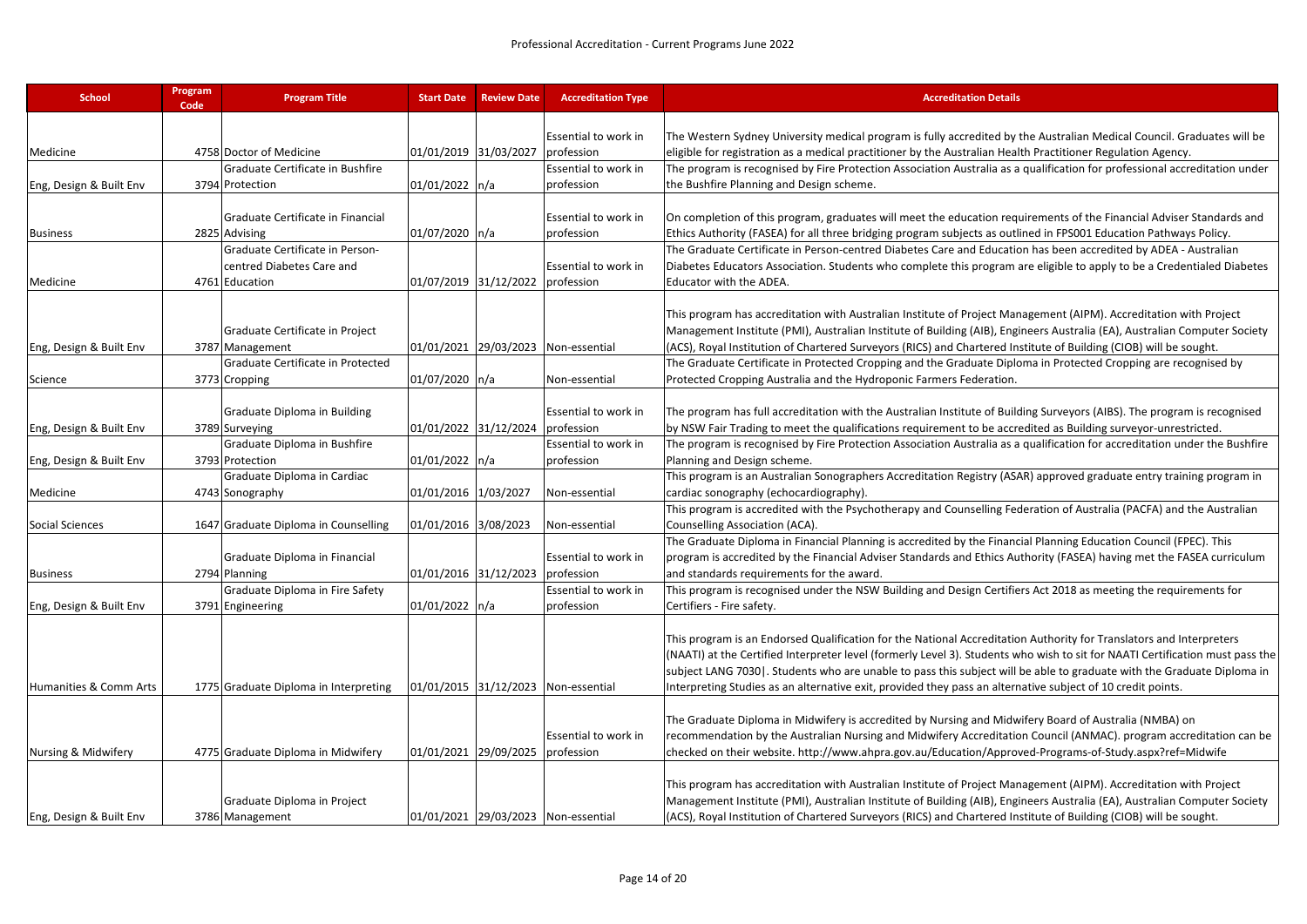| <b>School</b>           | Program<br>Code | <b>Program Title</b>                                  | <b>Start Date</b>     | <b>Review Date</b>               | <b>Accreditation Type</b>           | <b>Accreditation Details</b>                                                                                                                                                                                                                                                                                                                                                                                                                                                                                                                                                                                                                                                                                                                                                                                                                                                                                                                                                                                                                                                                                                                                                                                                                                                                                                                                                                                                                                                                                                                                                                             |
|-------------------------|-----------------|-------------------------------------------------------|-----------------------|----------------------------------|-------------------------------------|----------------------------------------------------------------------------------------------------------------------------------------------------------------------------------------------------------------------------------------------------------------------------------------------------------------------------------------------------------------------------------------------------------------------------------------------------------------------------------------------------------------------------------------------------------------------------------------------------------------------------------------------------------------------------------------------------------------------------------------------------------------------------------------------------------------------------------------------------------------------------------------------------------------------------------------------------------------------------------------------------------------------------------------------------------------------------------------------------------------------------------------------------------------------------------------------------------------------------------------------------------------------------------------------------------------------------------------------------------------------------------------------------------------------------------------------------------------------------------------------------------------------------------------------------------------------------------------------------------|
|                         |                 | Graduate Diploma in Protected                         |                       |                                  |                                     | The Graduate Certificate in Protected Cropping and the Graduate Diploma in Protected Cropping are recognised by                                                                                                                                                                                                                                                                                                                                                                                                                                                                                                                                                                                                                                                                                                                                                                                                                                                                                                                                                                                                                                                                                                                                                                                                                                                                                                                                                                                                                                                                                          |
| Science                 |                 | 3772 Cropping                                         | 01/07/2020 n/a        |                                  | Non-essential                       | Protected Cropping Australia and the Hydroponic Farmers Federation.                                                                                                                                                                                                                                                                                                                                                                                                                                                                                                                                                                                                                                                                                                                                                                                                                                                                                                                                                                                                                                                                                                                                                                                                                                                                                                                                                                                                                                                                                                                                      |
| Psychology              |                 | 1796 Graduate Diploma in Psychology                   |                       | 01/01/2018 31/12/2026 profession | Essential to work in                | This program is accredited by the Australian Psychology Accreditation Council (APAC) as an accredited fourth year of<br>study in Psychology. Graduates of this award will be eligible for Provisional registration as a Psychologist with the<br>Psychology Board of Australia (PsyBA) and for associate membership of the Australian Psychological Society (APS).                                                                                                                                                                                                                                                                                                                                                                                                                                                                                                                                                                                                                                                                                                                                                                                                                                                                                                                                                                                                                                                                                                                                                                                                                                       |
| Humanities & Comm Arts  |                 | 1776 Graduate Diploma in Translation                  |                       |                                  | 01/01/2018 31/12/2023 Non-essential | This program is an Endorsed Qualification for the National Accreditation Authority for Translators and Interpreters<br>(NAATI) at the Certified Translator level (formerly Level 3). Students who wish to sit for NAATI Certification must pass the<br>subject LANG 7030. Students who are unable to pass this subject will be able to graduate with the Graduate Diploma in<br>Translation Studies as an alternative exit, provided they pass an alternative subject of 10 credit points.                                                                                                                                                                                                                                                                                                                                                                                                                                                                                                                                                                                                                                                                                                                                                                                                                                                                                                                                                                                                                                                                                                               |
| Medicine                |                 | Graduate Diploma in Vascular<br>4765 Sonography       |                       | 01/07/2019 13/08/2026 profession | Essential to work in                | This program is accredited with the Australian Sonographers Accreditation Registry. Students will be eligible to be<br>registered as a student sonographer, and upon graduating will be eligible to be an accredited vascular sonographer.<br>Graduates may also be eligible for professional membership with the Australian Sonographers Association.                                                                                                                                                                                                                                                                                                                                                                                                                                                                                                                                                                                                                                                                                                                                                                                                                                                                                                                                                                                                                                                                                                                                                                                                                                                   |
|                         |                 | Graduate Diploma of Psychological                     |                       |                                  | Essential to work in                | This program is accredited by the Australian Psychology Accreditation Council (APAC) as an undergraduate three year                                                                                                                                                                                                                                                                                                                                                                                                                                                                                                                                                                                                                                                                                                                                                                                                                                                                                                                                                                                                                                                                                                                                                                                                                                                                                                                                                                                                                                                                                      |
| Psychology              |                 | 1630 Studies                                          | 01/01/2010 31/12/2026 |                                  | profession<br>Essential to work in  | sequence in Psychology.<br>Graduates of this degree who wish to practice in NSW may apply to the Legal Profession Admission Board for admission                                                                                                                                                                                                                                                                                                                                                                                                                                                                                                                                                                                                                                                                                                                                                                                                                                                                                                                                                                                                                                                                                                                                                                                                                                                                                                                                                                                                                                                          |
| Law                     |                 | 2826 Juris Doctor                                     | 01/01/2021 1/01/2023  |                                  | profession                          | as a legal practitioner after undertaking prescribed professional legal training (PLT).                                                                                                                                                                                                                                                                                                                                                                                                                                                                                                                                                                                                                                                                                                                                                                                                                                                                                                                                                                                                                                                                                                                                                                                                                                                                                                                                                                                                                                                                                                                  |
| <b>Business</b>         |                 | 2759 Master of Applied Finance                        | 01/07/2016 1/11/2026  |                                  | Non-essential                       | - The Master of Applied Finance fulfils the educational requirements for admission as a Senior Associate (SA Fin) of Finsia<br>the Financial Services Institute of Australasia (Finsia). Senior Associate membership with Finsia also requires at least five<br>years career experience in the financial services industry. The Master of Applied Finance also satisfies the education<br>requirements for professional membership of the Finance and Treasury Association (FTA) - Certified Finance and Treasury<br>Professional (CFTP) and the Financial Risk Manager. The Master of Applied Finance 160 credit points program has been<br>accepted into the Chartered Financial Analyst (CFA) Institute University Affiliation Program. This status is granted to<br>institutions whose degree program(s) incorporate at least 70% of the CFA Program Candidate Body of Knowledge (CBOK),<br>which provide students with a solid grounding in the CBOK and positions them well to obtain the Chartered Financial<br>Analyst designation, which has become the most respected and recognised investment credential in the world. Entry into<br>the CFA Institute University Recognition Program signals to potential students, employers, and the marketplace that the<br>Master of Applied Finance curriculum is closely tied to professional practice and is well-suited to preparing students to sit<br>for the CFA examinations. Association to Advance Collegiate Schools of Business (AACSB) This program is accredited by<br>the Association to Advance Collegiate Schools of Business (AACSB). |
| Eng, Design & Built Env |                 | Master of Architecture (Urban<br>3761 Transformation) | $01/01/2019$  n/a     |                                  | Non-essential                       | The Master of Architecture (Urban Transformation) at Western Sydney University is a professionally accredited course<br>recognized and listed as such by the Architects Accreditation Council of Australia (AACA). http://www.aaca.org.au/wp-<br>content/uploads/Accredited-Architecture-qualifications.pdf Graduates from the Master of Architecture (Urban<br>Transformation) who have completed two years of practical architectural experience, of which at least one year is<br>postgraduate architectural experience, will be eligible to undertake the Architectural Practice Examination, successful<br>completion of which will result in eligibility for registration as an architect in Australia.                                                                                                                                                                                                                                                                                                                                                                                                                                                                                                                                                                                                                                                                                                                                                                                                                                                                                            |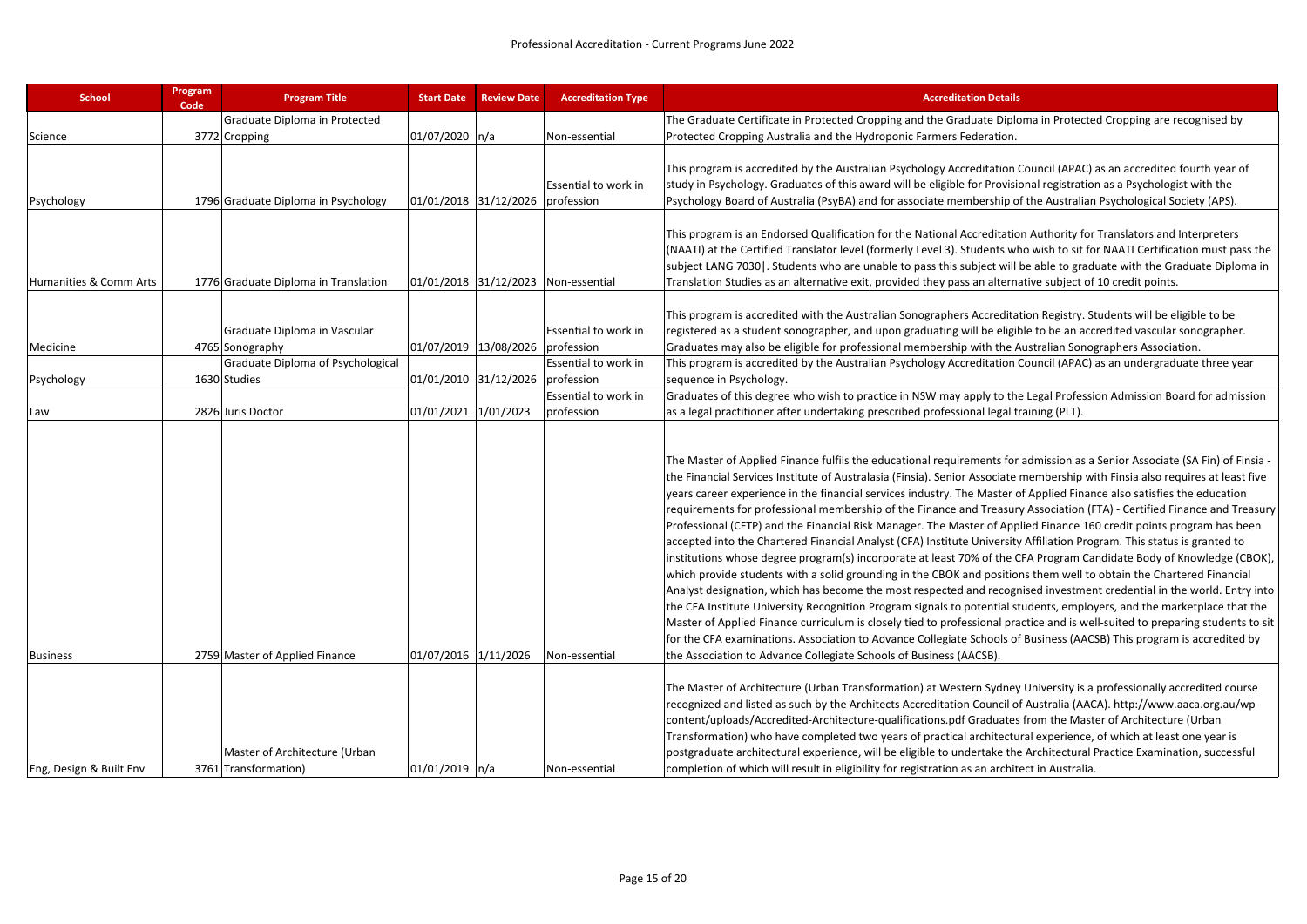| <b>School</b>           | Program<br>Code | <b>Program Title</b>                                           | <b>Start Date</b>     | <b>Review Date</b> | <b>Accreditation Type</b> | <b>Accreditation Details</b>                                                                                                                                                                                                                         |
|-------------------------|-----------------|----------------------------------------------------------------|-----------------------|--------------------|---------------------------|------------------------------------------------------------------------------------------------------------------------------------------------------------------------------------------------------------------------------------------------------|
|                         |                 |                                                                |                       |                    |                           | The Master of Art Therapy complies with the training guidelines of the Australian, New Zealand and Asian Creative Arts                                                                                                                               |
|                         |                 |                                                                |                       |                    |                           | Therapies Association (ANZACATA) and has been approved by the ANZACATA Accreditation Sub Committee. Program                                                                                                                                          |
|                         |                 |                                                                |                       |                    |                           | graduates are eligible to apply for professional registration with ANZACATA. Depending on their field of employment,                                                                                                                                 |
|                         |                 |                                                                |                       |                    |                           | Master of Art Therapy graduates may be entitled to industrial award coverage as an Art Therapist under the 2007 NSW                                                                                                                                  |
| <b>Social Sciences</b>  |                 | 4595 Master of Art Therapy                                     | 01/01/2016 3/08/2023  |                    | Non-essential             | Health Professionals Award. The Master of Art Therapy is also accredited by the Australian Counselling Association (ACA)<br>and graduates are eligible for professional membership.                                                                  |
|                         |                 |                                                                |                       |                    |                           |                                                                                                                                                                                                                                                      |
|                         |                 |                                                                |                       |                    | Essential to work in      | The program has full accreditation with the Australian Institute of Building Surveyors (AIBS). The program is recognised                                                                                                                             |
| Eng, Design & Built Env |                 | 3703 Master of Building Surveying                              | 01/01/2018 31/12/2024 |                    | profession                | by NSW Fair Trading to meet the qualifications requirement to be accredited as Building surveyor-unrestricted.                                                                                                                                       |
|                         |                 |                                                                |                       |                    | Essential to work in      | The program is recognised by Fire Protection Association Australia as a qualification for accreditation under the Bushfire                                                                                                                           |
| Eng, Design & Built Env |                 | 3708 Master of Bushfire Protection                             | 01/01/2016 n/a        |                    | profession                | Planning and Design Scheme.                                                                                                                                                                                                                          |
|                         |                 | Master of Business (Operations                                 |                       |                    |                           | Association to Advance Collegiate Schools of Business (AACSB) This program is accredited by the Association to Advance                                                                                                                               |
| <b>Business</b>         |                 | 2624 Management)                                               | 01/01/2017 1/11/2026  |                    | Non-essential             | Collegiate Schools of Business (AACSB).                                                                                                                                                                                                              |
|                         |                 |                                                                |                       |                    |                           | Graduates of the Master of Business Administration with the Human Resource Management Specialisation are eligible for                                                                                                                                |
|                         |                 |                                                                |                       |                    |                           | professional accreditation with the Australian Human Resources Institute (AHRI). Association to Advance Collegiate                                                                                                                                   |
|                         |                 |                                                                |                       |                    | Non-essential /           | Schools of Business (AACSB) This program is accredited by the Association to Advance Collegiate Schools of Business                                                                                                                                  |
| <b>Business</b>         |                 | 2761 Master of Business Administration   01/01/2015 31/12/2022 |                       |                    | Relates to a major        | (AACSB).                                                                                                                                                                                                                                             |
|                         |                 |                                                                |                       |                    |                           |                                                                                                                                                                                                                                                      |
|                         |                 |                                                                |                       |                    |                           | The Master of Business Administration / Master of Applied Finance fulfils the educational requirements for admission as<br>a Senior Associate (SA Fin) of the Financial Services Institute of Australasia (Finsia). Senior Associate membership with |
|                         |                 |                                                                |                       |                    |                           | Finsia also requires at least five years career experience in the financial services industry. The Master of Business                                                                                                                                |
|                         |                 | <b>Master of Business</b>                                      |                       |                    |                           | Administration / Master of Applied Finance also satisfies the education requirements for professional membership of the                                                                                                                              |
|                         |                 | Administration/Master of Applied                               |                       |                    |                           | Finance and Treasury Association (FTA). Association to Advance Collegiate Schools of Business (AACSB) This program is                                                                                                                                |
| <b>Business</b>         |                 | 2782 Finance                                                   | 01/01/2015 1/11/2026  |                    | Non-essential             | accredited by the Association to Advance Collegiate Schools of Business (AACSB).                                                                                                                                                                     |
|                         |                 |                                                                |                       |                    |                           | Association to Advance Collegiate Schools of Business (AACSB) This program is accredited by the Association to Advance                                                                                                                               |
| <b>Business</b>         |                 | 2816 Master of Business Analytics                              | 01/07/2018 1/11/2026  |                    | Non-essential             | Collegiate Schools of Business (AACSB).                                                                                                                                                                                                              |
|                         |                 |                                                                |                       |                    | Essential to work in      | This program is an Australian Sonographers Accreditation Registry (ASAR) approved graduate entry training program in                                                                                                                                 |
| Medicine                |                 | 4751 Master of Cardiac Sonography                              | 01/01/2018 1/03/2027  |                    | profession                | cardiac sonography (echocardiography).                                                                                                                                                                                                               |
|                         |                 |                                                                |                       |                    | Essential to work in      | This program is fully accredited by the Australian Psychology Accreditation Council (APAC) and the Australian                                                                                                                                        |
| Psychology              |                 | 1812 Master of Clinical Psychology                             | 01/01/2016 31/12/2026 |                    | profession                | Psychological Society College of Clinical Psychologists (APS).                                                                                                                                                                                       |
|                         |                 |                                                                |                       |                    |                           |                                                                                                                                                                                                                                                      |
|                         |                 |                                                                |                       |                    | Essential to work in      | The Master of Creative Music Therapy is accredited with the Australian Music Therapy Association (AMTA). Graduates of                                                                                                                                |
| Humanities & Comm Arts  |                 | 1650 Master of Creative Music Therapy                          | 01/01/2015 31/10/2023 |                    | profession                | the program are eligible to apply for Registration (RMT) with the AMTA which qualifies them to practice professionally.                                                                                                                              |
|                         |                 |                                                                |                       |                    |                           | This Master of Engineering has Full Accreditation at the level of Professional Engineer at Parramatta City Campus in Civil,<br>Environmental, Mechanical, Mechatronic, Electrical, and Telecommunications. Graduates of this program in these six    |
|                         |                 |                                                                |                       |                    |                           | areas are eligible to apply for full membership of Engineers Australia. They are eligible to apply for Chartered Professional                                                                                                                        |
|                         |                 |                                                                |                       |                    |                           | Engineering registration upon successful completion of required engineering practice period specified by Engineers                                                                                                                                   |
|                         |                 |                                                                |                       |                    | Essential to work in      | Australia. Professional accreditation from Engineers Australia for Master of Engineering (Biomedical and Management)                                                                                                                                 |
| Eng, Design & Built Env |                 | 3693 Master of Engineering                                     | 01/01/2015 31/12/2022 |                    | profession                | will be sought.                                                                                                                                                                                                                                      |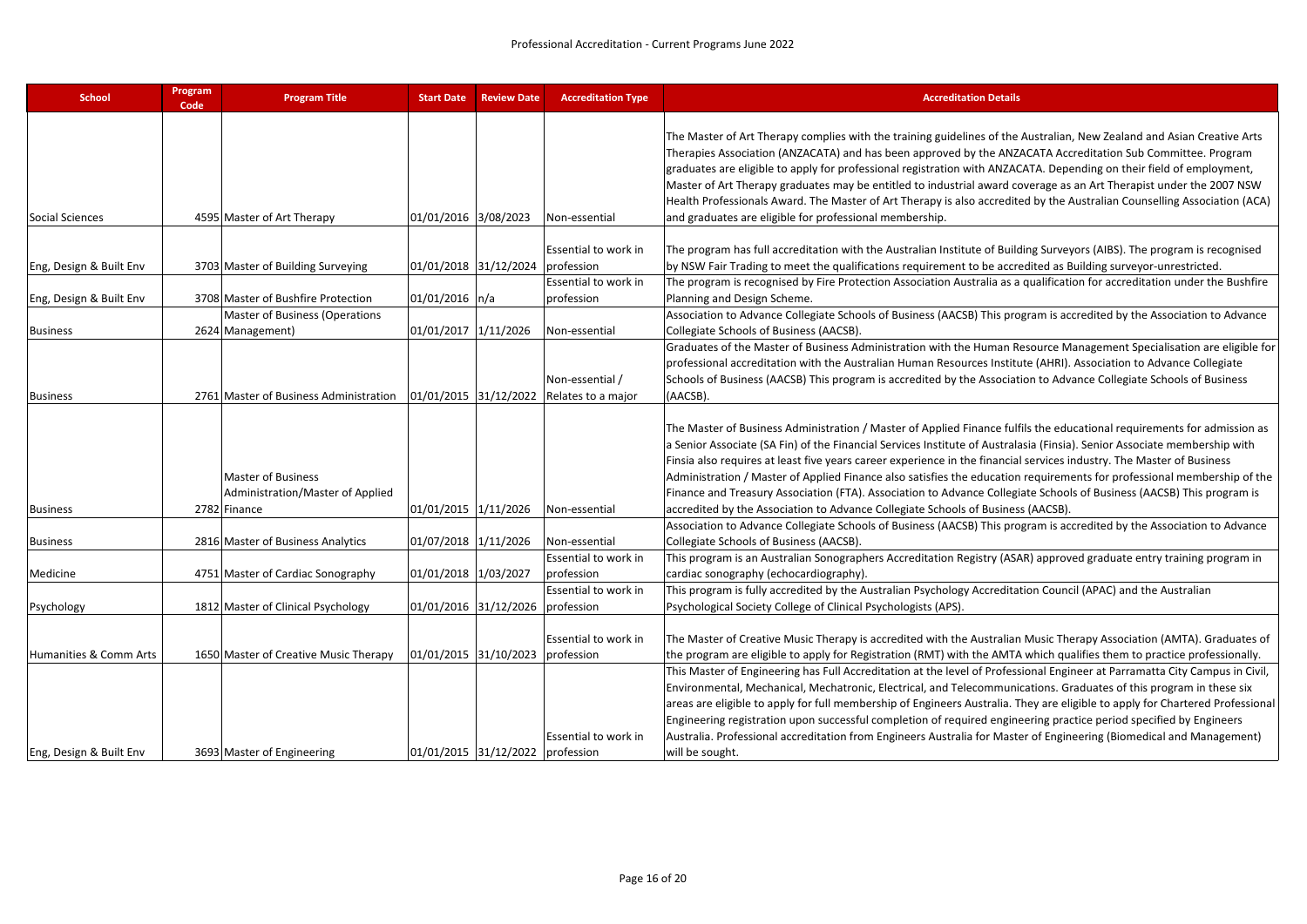| <b>School</b>                      | Program<br>Code | <b>Program Title</b>                                                             |                       | <b>Start Date Review Date</b> | <b>Accreditation Type</b>                                      | <b>Accreditation Details</b>                                                                                                                                                                                                                                                                                                                                                                                                                                                                                                                                                                                                                                                                                                                                                                                                                                                                                                                                                                                                                                                                                                                                                          |
|------------------------------------|-----------------|----------------------------------------------------------------------------------|-----------------------|-------------------------------|----------------------------------------------------------------|---------------------------------------------------------------------------------------------------------------------------------------------------------------------------------------------------------------------------------------------------------------------------------------------------------------------------------------------------------------------------------------------------------------------------------------------------------------------------------------------------------------------------------------------------------------------------------------------------------------------------------------------------------------------------------------------------------------------------------------------------------------------------------------------------------------------------------------------------------------------------------------------------------------------------------------------------------------------------------------------------------------------------------------------------------------------------------------------------------------------------------------------------------------------------------------|
| <b>Business</b>                    |                 | 2705 Master of Finance                                                           | 01/01/2015 1/11/2026  |                               | Non-essential                                                  | The Master of Finance fulfils the educational requirements for admission as a Senior Associate (SA Fin) of Finsia - the<br>Financial Services Institute of Australasia (Finsia). Senior Associate membership with Finsia also requires at least 3 years<br>career experience in the financial services industry. The Master of Finance also allows graduates to satisfy the education<br>requirements for professional membership of the Finance and Treasury Association (FTA) - Certified Finance and Treasury<br>Professional (CFTP). Association to Advance Collegiate Schools of Business (AACSB) This program is accredited by the<br>Association to Advance Collegiate Schools of Business (AACSB).                                                                                                                                                                                                                                                                                                                                                                                                                                                                            |
| <b>Business</b>                    |                 | 2793 Master of Financial Planning                                                | 01/01/2016 31/12/2023 |                               | Some essential to<br>work in profession,<br>some non-essential | This program is accredited by the Financial Planning Association of Australia (FPA). The program satisfies eligibility<br>requirements for Financial Planner AFP membership and educational requirements for entry into the Certified Financial<br>Planner CFP Certification Program of FPA (students will also receive exemption for CFP 2, 3 and 4 therefore must<br>complete CFP 1 to be eligible to sit the CFP Certification Assessment). This program also meets the RG146 generic<br>knowledge requirements, specialist knowledge requirements and skills requirements as they currently stand. In addition,<br>by completing the Master of Financial Planning, students satisfy the tertiary qualifications requirements to register as a<br>Tax (Financial) Adviser with the Tax Practitioners Board (TPB). The Master of Financial Planning is accredited by the<br>Financial Adviser Standards and Ethics Authority (FASEA) having met the FASEA Curriculum and standards requirements<br>for the award. Association to Advance Collegiate Schools of Business (AACSB) This program is accredited by the<br>Association to Advance Collegiate Schools of Business (AACSB). |
| Eng, Design & Built Env            |                 | 3705 Master of Fire Safety Engineering                                           | 01/01/2016 n/a        |                               | Essential to work in<br>profession                             | This program is recognised under the NSW Building and Design Certifiers Act 2018 as meeting the requirements for<br>Certifiers - Fire safety.                                                                                                                                                                                                                                                                                                                                                                                                                                                                                                                                                                                                                                                                                                                                                                                                                                                                                                                                                                                                                                         |
| <b>Health Sciences</b>             |                 | 4698 Master of Health Science                                                    |                       | 01/01/2015 31/12/2025         | Essential to work in<br>profession                             | The Master of Health Science (Health Service Management) has Professional Accreditation with the Australasian College<br>of Health Service Management (ACHSM).                                                                                                                                                                                                                                                                                                                                                                                                                                                                                                                                                                                                                                                                                                                                                                                                                                                                                                                                                                                                                        |
| <b>Business</b>                    |                 | Master of Human Resource<br>2798 Management                                      |                       |                               | 01/01/2017 31/12/2022 Non-essential                            | The Master of Human Resource Management is accredited by the Australian Human Resources Institute (AHRI).<br>Accreditation means that the program has effective quality assurance and that learning addresses the Model of<br>Excellence of the AHRI, derived from international research on HR competencies. Graduates of the Masters qualification<br>who have met the requisite work experience requirements will be eligible for direct entry into the Program 4 Capstone:<br>Applied Project in Organisational Capability of the AHRI Practising Certification Program (APC). Completion of the<br>Capstone project will award AHRI certification, Certified Practitioner (CPHR). Association to Advance Collegiate Schools of<br>Business (AACSB) This program is accredited by the Association to Advance Collegiate Schools of Business (AACSB).                                                                                                                                                                                                                                                                                                                              |
|                                    |                 |                                                                                  |                       |                               |                                                                | Qualified primary or secondary teachers who complete the Master of Inclusive Education will become recognised Special                                                                                                                                                                                                                                                                                                                                                                                                                                                                                                                                                                                                                                                                                                                                                                                                                                                                                                                                                                                                                                                                 |
| Education<br>Computer, Data & Math |                 | 1720 Master of Inclusive Education<br>Master of Information and                  | $01/01/2016$  n/a     |                               | Non-essential                                                  | Education teachers across K-12 with the NSW Department of Education.<br>The Master of Information and Communication Technology is accredited at Professional Level by the Australian                                                                                                                                                                                                                                                                                                                                                                                                                                                                                                                                                                                                                                                                                                                                                                                                                                                                                                                                                                                                  |
| Sciences                           |                 | 3699 Communications Technology                                                   |                       |                               | 01/01/2015 31/12/2022 Non-essential                            | Computer Society.                                                                                                                                                                                                                                                                                                                                                                                                                                                                                                                                                                                                                                                                                                                                                                                                                                                                                                                                                                                                                                                                                                                                                                     |
| Computer, Data & Math<br>Sciences  |                 | Master of Information and<br><b>Communications Technology</b><br>3698 (Advanced) |                       |                               | 01/01/2015 31/12/2022 Non-essential                            | The Master of Information and Communications Technology (Advanced) is accredited at Professional Level by the<br>Australian Computer Society.                                                                                                                                                                                                                                                                                                                                                                                                                                                                                                                                                                                                                                                                                                                                                                                                                                                                                                                                                                                                                                         |
| Computer, Data & Math<br>Sciences  |                 | Master of Information and<br><b>Communications Technology</b><br>8112 (Research) |                       |                               | 01/01/2018 31/12/2022 Non-essential                            | The Master of Information and Communications Technology (Research) is accredited at Professional Level by the<br><b>Australian Computer Society</b>                                                                                                                                                                                                                                                                                                                                                                                                                                                                                                                                                                                                                                                                                                                                                                                                                                                                                                                                                                                                                                   |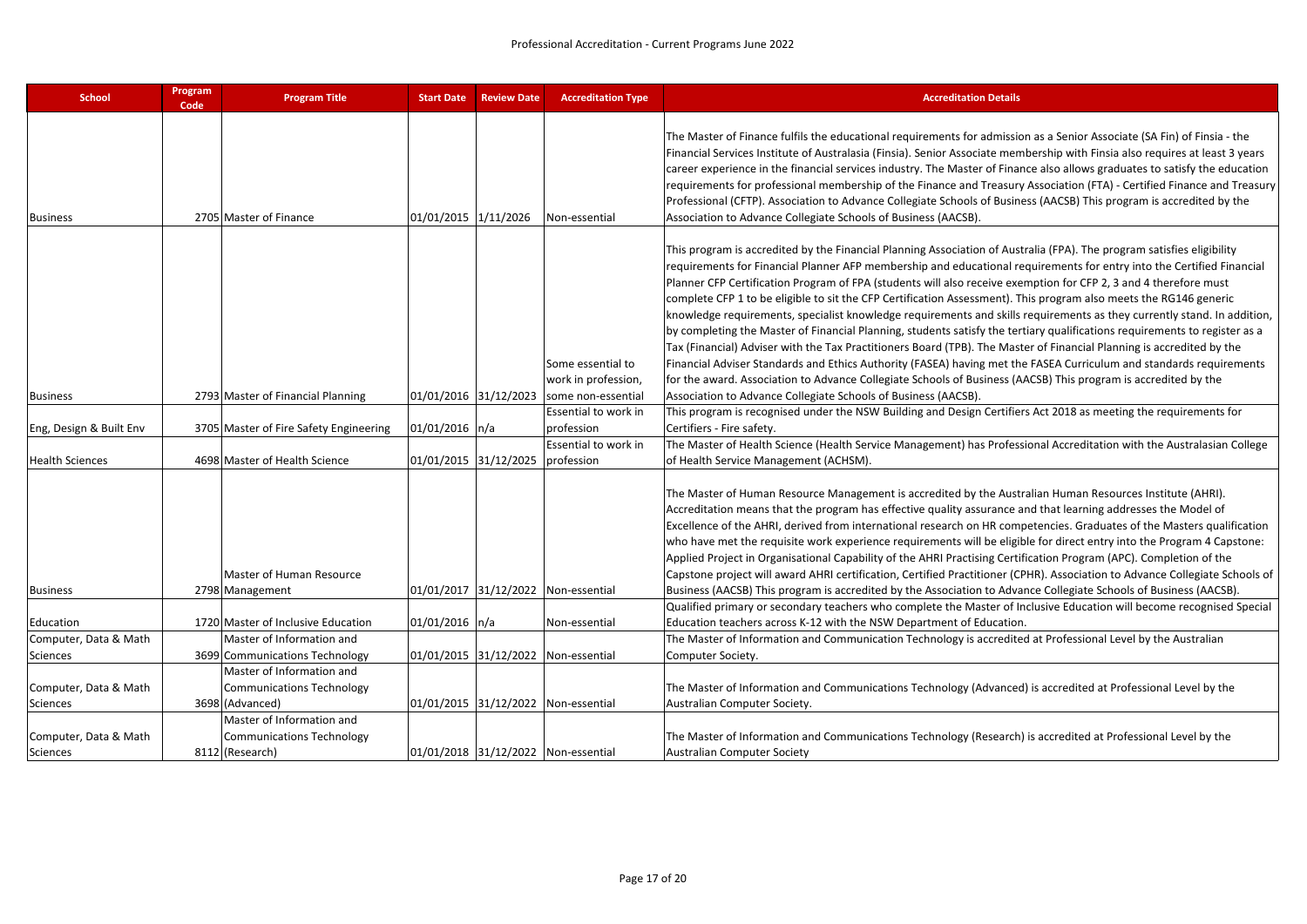| <b>School</b>          | Program<br>Code | <b>Program Title</b>                                             | <b>Start Date</b>     | <b>Review Date</b>    | <b>Accreditation Type</b>                                      | <b>Accreditation Details</b>                                                                                                                                                                                                                                                                                                                                                                                                                                                                                                                                                                                                                                                                                                                                                                                                                            |
|------------------------|-----------------|------------------------------------------------------------------|-----------------------|-----------------------|----------------------------------------------------------------|---------------------------------------------------------------------------------------------------------------------------------------------------------------------------------------------------------------------------------------------------------------------------------------------------------------------------------------------------------------------------------------------------------------------------------------------------------------------------------------------------------------------------------------------------------------------------------------------------------------------------------------------------------------------------------------------------------------------------------------------------------------------------------------------------------------------------------------------------------|
|                        |                 |                                                                  |                       |                       |                                                                | This program is an Endorsed Qualification for the National Accreditation Authority for Translators and Interpreters<br>(NAATI) at the Certified Interpreter and Translator level (formerly Level 3). Students who wish to sit for NAATI<br>Certification must pass the subject LANG 7030  . Students who are unable to pass this subject will be able to graduate                                                                                                                                                                                                                                                                                                                                                                                                                                                                                       |
|                        |                 | Master of Interpreting and                                       |                       |                       |                                                                | with the Master of Arts in Translation and Interpreting Studies as an alternative exit, provided they pass an alternative                                                                                                                                                                                                                                                                                                                                                                                                                                                                                                                                                                                                                                                                                                                               |
| Humanities & Comm Arts |                 | 1777 Translation                                                 |                       |                       | 01/01/2017 31/12/2023 Non-essential                            | subject of 10 credit points.                                                                                                                                                                                                                                                                                                                                                                                                                                                                                                                                                                                                                                                                                                                                                                                                                            |
|                        |                 |                                                                  |                       |                       |                                                                | Association to Advance Collegiate Schools of Business (AACSB) This program is accredited by the Association to Advance                                                                                                                                                                                                                                                                                                                                                                                                                                                                                                                                                                                                                                                                                                                                  |
| <b>Business</b>        |                 | 2797 Master of Management                                        | 01/07/2016 1/11/2026  |                       | Non-essential                                                  | Collegiate Schools of Business (AACSB).<br>Association to Advance Collegiate Schools of Business (AACSB) This program is accredited by the Association to Advance                                                                                                                                                                                                                                                                                                                                                                                                                                                                                                                                                                                                                                                                                       |
| <b>Business</b>        |                 | 2817 Master of Marketing                                         | 01/01/2019 1/11/2026  |                       | Non-essential                                                  | Collegiate Schools of Business (AACSB).                                                                                                                                                                                                                                                                                                                                                                                                                                                                                                                                                                                                                                                                                                                                                                                                                 |
|                        |                 |                                                                  |                       |                       |                                                                | The program is designed to help meet the expectations required to obtain Fellowship to practice as a qualified                                                                                                                                                                                                                                                                                                                                                                                                                                                                                                                                                                                                                                                                                                                                          |
| Medicine               |                 | 4750 Master of Medicine (Pathology)                              | 01/01/2017  n/a       |                       | Non-essential                                                  | Anatomical Pathologist either locally or overseas.                                                                                                                                                                                                                                                                                                                                                                                                                                                                                                                                                                                                                                                                                                                                                                                                      |
| Nursing & Midwifery    |                 | Master of Nurse Practitioner<br>4745 (Mental Health)             |                       | 01/01/2018 20/05/2023 | Essential to work in<br>profession                             | On completion of the Master of Nurse Practitioner (Mental Health) graduates will be eligible to apply for authorisation as<br>a Nurse Practitioner with Australian Health Practitioner Regulation Agency (AHPRA). Program accreditation can be<br>checked on their website. https://www.nursingmidwiferyboard.gov.au/accreditation.aspx                                                                                                                                                                                                                                                                                                                                                                                                                                                                                                                 |
| Nursing & Midwifery    |                 | Master of Nursing Practice<br>4785 (Graduate Entry)              | 01/01/2022 1/01/2025  |                       | Essential to work in<br>profession                             | Subject to ANMAC accreditation, students will be eligible for registration as a Nurse (Division 1) with the Nursing and<br>Midwifery Board of Australia on successful completion of the course. Continuation of existing arrangements for Clinical<br>Practicum with NSW Health, Private Health Care and Not for Profit providers remain in place. These arrangements are<br>formalised in Memorandums of Understanding between Local Health Districts (in metropolitan, rural and remote areas),<br>Western Sydney University and the School of Nursing and Midwifery for the provision of professional practice experience<br>placements in health care facilities. Regular meetings are held with the clinical educators and facilities. Students will be<br>required to meet the requirements of health services where practical experiences occur. |
| Social Sciences        |                 | 1712 Master of Planning                                          | 01/01/2015 31/12/2023 |                       | Non-essential                                                  | The Master of Planning is accredited by the Planning Institute of Australia (PIA).                                                                                                                                                                                                                                                                                                                                                                                                                                                                                                                                                                                                                                                                                                                                                                      |
| <b>Business</b>        |                 | 2689 Master of Professional Accounting   01/07/2016   16/02/2023 |                       |                       | Some essential to<br>work in profession,<br>some non-essential | The program is accredited by CPA Australia, Chartered Accountants Australia and New Zealand (CAANZ) and the Institute<br>of Public Accountants (IPA). Association of Chartered Certified Accountants (ACCA) Accreditation This degree is<br>internationally accredited with the Association of Chartered Certified Accountants (ACCA) and students who complete<br>this degree will receive exemptions from 11 ACCA papers. Details available on the ACCA website at<br>https://www.accaglobal.com/an/en.html Association to Advance Collegiate Schools of Business (AACSB) This program is<br>accredited by the Association to Advance Collegiate Schools of Business (AACSB).                                                                                                                                                                         |
| <b>Business</b>        |                 | Master of Professional Accounting<br>2815 (Advanced)             |                       | 01/07/2018 27/04/2023 | Some essential to<br>work in profession,<br>some non-essential | Accredited by CPA Australia, Chartered Accountants Australia New Zealand (CAANZ)and the Institute of Public<br>Accountants (IPA). Association of Chartered Certified Accountants (ACCA) Accreditation This degree is internationally<br>accredited with the Association of Chartered Certified Accountants (ACCA) and students who complete this degree will<br>receive exemptions from 11 ACCA papers. Details available on the ACCA website<br>https://www.accaglobal.com/an/en.html Association to Advance Collegiate Schools of Business (AACSB) This program is<br>accredited by the Association to Advance Collegiate Schools of Business (AACSB).                                                                                                                                                                                                |
| Psychology             |                 | 1814 Master of Professional Psychology   01/01/2018 31/12/2026   |                       |                       | Essential to work in<br>profession                             | This program is accredited by the Australian Psychology Accreditation Council (APAC). The objective of the Master of<br>Professional Psychology is to provide one year of full time training in the professional practice of psychology sufficient to<br>prepare students for a final year of supervised internship to complete registration requirements.                                                                                                                                                                                                                                                                                                                                                                                                                                                                                              |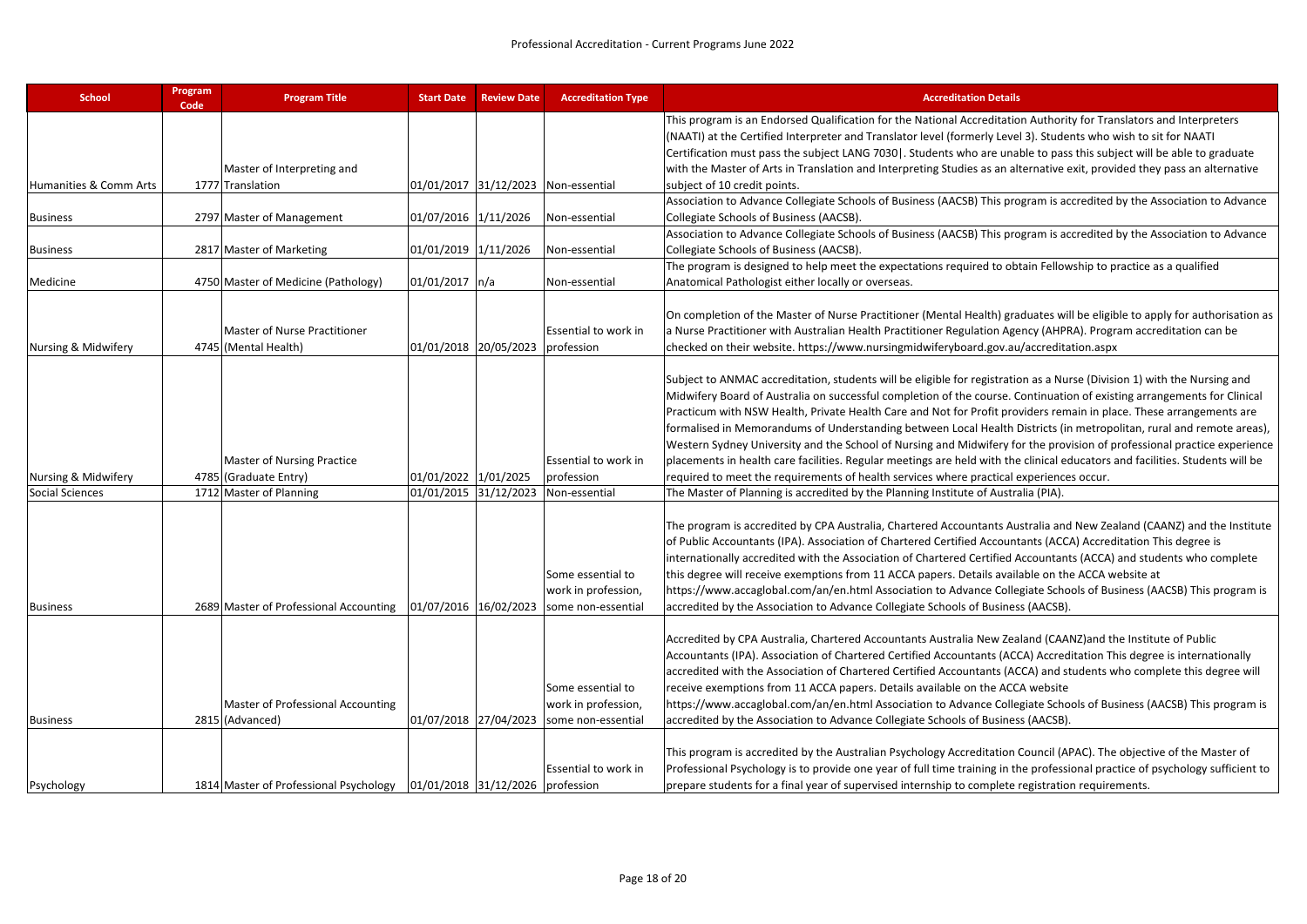| <b>School</b>           | Program<br>Code | <b>Program Title</b>                                          | <b>Start Date</b>     | <b>Review Date</b>               | <b>Accreditation Type</b>                 | <b>Accreditation Details</b>                                                                                                                                                                                                                                                                                                                                                                                                                                                                                                                                                                                                                                                                                                                                                                                                                                                                                                                                                                                                                                                                                      |
|-------------------------|-----------------|---------------------------------------------------------------|-----------------------|----------------------------------|-------------------------------------------|-------------------------------------------------------------------------------------------------------------------------------------------------------------------------------------------------------------------------------------------------------------------------------------------------------------------------------------------------------------------------------------------------------------------------------------------------------------------------------------------------------------------------------------------------------------------------------------------------------------------------------------------------------------------------------------------------------------------------------------------------------------------------------------------------------------------------------------------------------------------------------------------------------------------------------------------------------------------------------------------------------------------------------------------------------------------------------------------------------------------|
| Eng, Design & Built Env |                 | 3752 Master of Project Management                             |                       |                                  | 01/01/2018 29/03/2023 Non-essential       | This program has accreditation with Australian Institute of Project Management (AIPM). Accreditation with Project<br>Management Institute (PMI), Australian Institute of Building (AIB), Engineers Australia (EA), Australian Computer Society<br>(ACS), Royal Institution of Chartered Surveyors (RICS) and Chartered Institute of Building (CIOB) will be sought.                                                                                                                                                                                                                                                                                                                                                                                                                                                                                                                                                                                                                                                                                                                                               |
|                         |                 |                                                               |                       |                                  |                                           |                                                                                                                                                                                                                                                                                                                                                                                                                                                                                                                                                                                                                                                                                                                                                                                                                                                                                                                                                                                                                                                                                                                   |
|                         |                 |                                                               |                       |                                  | Some essential to                         | This program is accredited for the following Australian Property Institute Certifications (depending on subjects<br>completed): 160 Credit Point Pathway - Depending on elective chosen, students may be eligible for API Certified Asset<br>Manager, Certified Property Manager, Certified Development Practitioner, Certified Funds Manager, Certified Practicing<br>Valuer, Certified Property Practitioner. 120 Credit Point Pathway - Depending on elective chosen, students may be<br>eligible for API Certified Asset Manager, Certified Property Manager, Certified Development Practitioner, Certified<br>Practicing Valuer, Certified Property Practitioner. 80 Credit Point Pathway - Depending on subject achieved, students may<br>be eligible for API Certified Asset Manager, Certified Development Practitioner, Certified Property Practitioner. Note -<br>Certifications achieved by any graduate of the Master of Property Investment and Development will be impacted<br>(reduced) where specified subjects are substituted for electives. None of these certifications apply to the Graduate |
| <b>Business</b>         |                 | Master of Property Investment and<br>2813 Development         | 01/07/2018 31/12/2023 |                                  | work in profession,<br>some non-essential | Certificate in Property Investment. Association to Advance Collegiate Schools of Business (AACSB) This program is<br>accredited by the Association to Advance Collegiate Schools of Business (AACSB)                                                                                                                                                                                                                                                                                                                                                                                                                                                                                                                                                                                                                                                                                                                                                                                                                                                                                                              |
|                         |                 | Master of Psychotherapy and                                   |                       |                                  |                                           | This program is accredited with the Psychotherapy and Counselling Federation of Australia (PACFA) and the Australian                                                                                                                                                                                                                                                                                                                                                                                                                                                                                                                                                                                                                                                                                                                                                                                                                                                                                                                                                                                              |
| Social Sciences         |                 | 1817 Counselling                                              | 01/01/2016 3/08/2023  |                                  | Non-essential                             | Counselling Association (ACA).                                                                                                                                                                                                                                                                                                                                                                                                                                                                                                                                                                                                                                                                                                                                                                                                                                                                                                                                                                                                                                                                                    |
| Science                 |                 | 3749 Master of Science                                        | 01/01/2018  n/a       |                                  | Non-essential                             | On completion of this Program graduates with the Food Science Specialisation will be eligible for professional<br>membership of the Australian Institute of Food Science and Technology. On completion of this Program graduates with<br>the Public Health Nutrition Specialisation will be eligible for apply to be an Associate Nutritionist (Anutr) or a Registered<br>Public Health Nutritionist (RPHNutr) if combined with three years of suitable work experience with the Nutrition Society<br>of Australia and/or a Certified Public Health Nutritionist (cPHN) with the World Public Health Nutrition Association.<br>Students may also be eligible to apply for professional membership of Public Health Association of Australia and<br>Australian Health Promotion Association.                                                                                                                                                                                                                                                                                                                       |
|                         |                 |                                                               |                       |                                  |                                           |                                                                                                                                                                                                                                                                                                                                                                                                                                                                                                                                                                                                                                                                                                                                                                                                                                                                                                                                                                                                                                                                                                                   |
| Social Sciences         |                 | 1792 Master of Social Work (Qualifying)                       |                       |                                  | 01/01/2016 30/06/2024 Non-essential       | This program is accredited by the Australian Association of Social Workers (AASW).                                                                                                                                                                                                                                                                                                                                                                                                                                                                                                                                                                                                                                                                                                                                                                                                                                                                                                                                                                                                                                |
| Medicine                |                 | Master of Surgery (Advanced<br>4770 Gynaecological Surgery)   | 01/01/2020 n/a        |                                  | Essential to work in<br>profession        | While this program does not require accreditation, the clinical component is recognised for advanced trainees in<br>Obstetrics and Gynaecology by RANZCOG (The Royal Australian and New Zealand College of Obstetricians and<br>Gynaecologists).                                                                                                                                                                                                                                                                                                                                                                                                                                                                                                                                                                                                                                                                                                                                                                                                                                                                  |
| Education               |                 | Master of Teaching (Birth - 5 Years)<br>1784 (exit only)      | 01/01/2015 31/12/2024 |                                  | Essential to work in<br>profession        | Master of Teaching (Birth-5 years) (exit only) is a professional early childhood teaching qualification for students<br>possessing a recognised and relevant bachelor degree. The program is approved by the Australian Children's Education<br>and Care Quality Authority (ACECQA). Graduates of this program will be registered teachers with the NSW Education<br>Standards Authority (NESA) and meet the Australian Professional Standards for Teachers at the Graduate Teacher level.                                                                                                                                                                                                                                                                                                                                                                                                                                                                                                                                                                                                                        |
| Education               |                 | Master of Teaching (Birth - 5<br>1783 Years/Birth - 12 Years) |                       | 01/01/2015 31/12/2024 profession | Essential to work in                      | The Master of Teaching (Birth-5 years/Birth-12 years) is a professional teaching qualification for students possessing a<br>recognised and relevant bachelor degree. It has been accredited by the NSW Education Standards Authority (NESA) as<br>meeting all initial teacher education accreditation standards including the Australian Professional Standards for Teachers<br>at the Graduate Teacher level. This program has also been approved by the Australian Children's Education and Care<br>Quality Authority (ACECQA).                                                                                                                                                                                                                                                                                                                                                                                                                                                                                                                                                                                 |